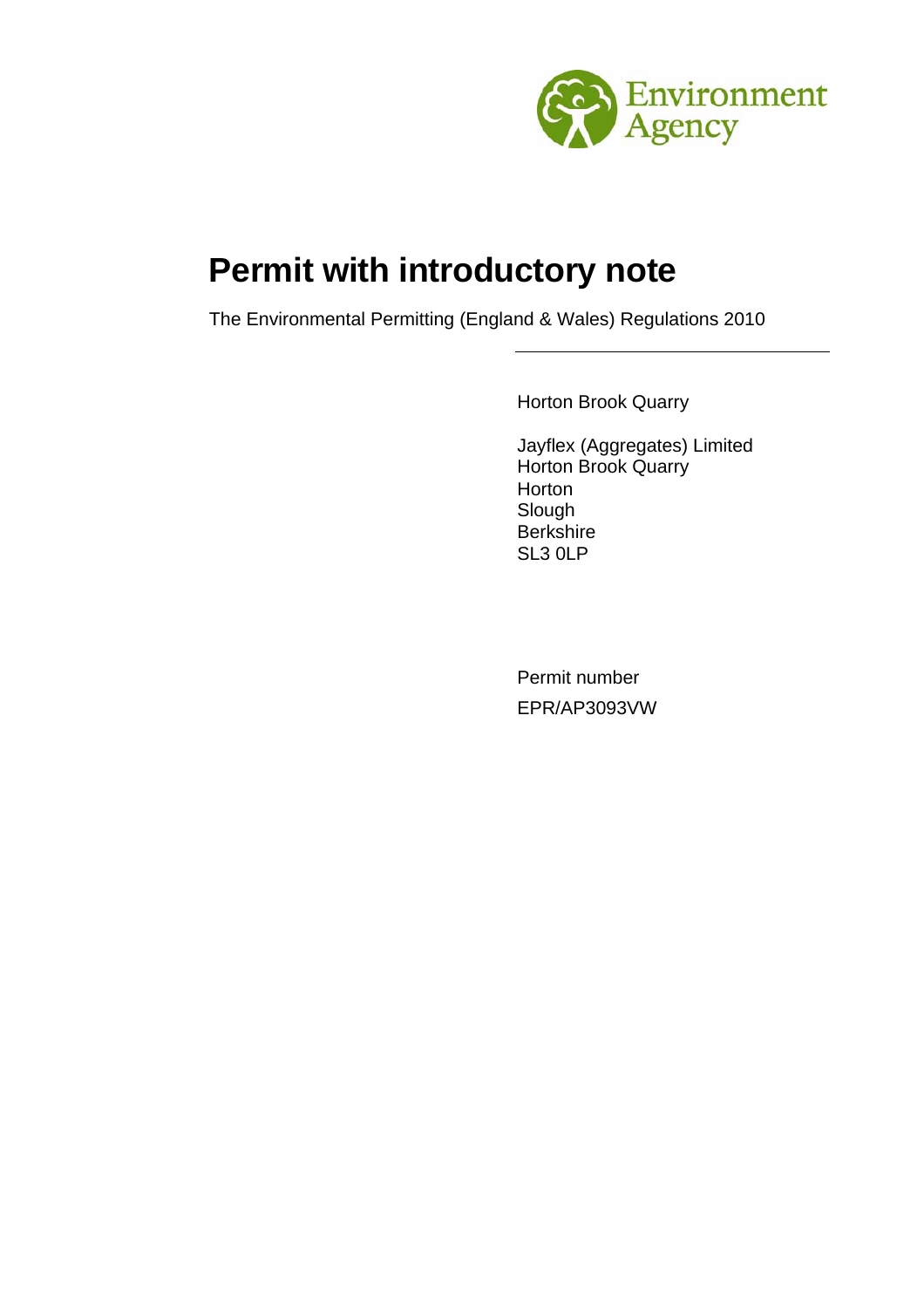### **Horton Brook Quarry Permit number EPR/AP3093VW**

## **Introductory note**

#### *This introductory note does not form a part of the permit*

The main features of the facility are as follows:

Horton Brook Quarry is adjacent to Queen Mother Reservoir in West London in the Royal Borough of Windsor and Maidenhead. This application is for a landfill to dispose of inert waste in the void created by quarrying activities. The site will be developed in ten phases, allowing for gravel excavation (not covered under this permit), and inert landfilling operations. This permit covers inert landfilling operations only.

| Status Log of the permit               |                          |                       |
|----------------------------------------|--------------------------|-----------------------|
| Detail                                 | Date                     | <b>Response Date</b>  |
| Application EPR/AP3093VW/A001          | Duly made 18/12/08       |                       |
| <b>Additional Information Received</b> | Request made<br>21/04/09 | 12/08/09              |
| Additional Information Received        | Request made<br>07/05/09 | 19/06/09              |
| Additional Information Received        | Request made<br>30/07/09 | 11/09/09 and 22/09/09 |
| Permit EPR/AP3093VW determined         | 10/05/10                 |                       |

End of Introductory Note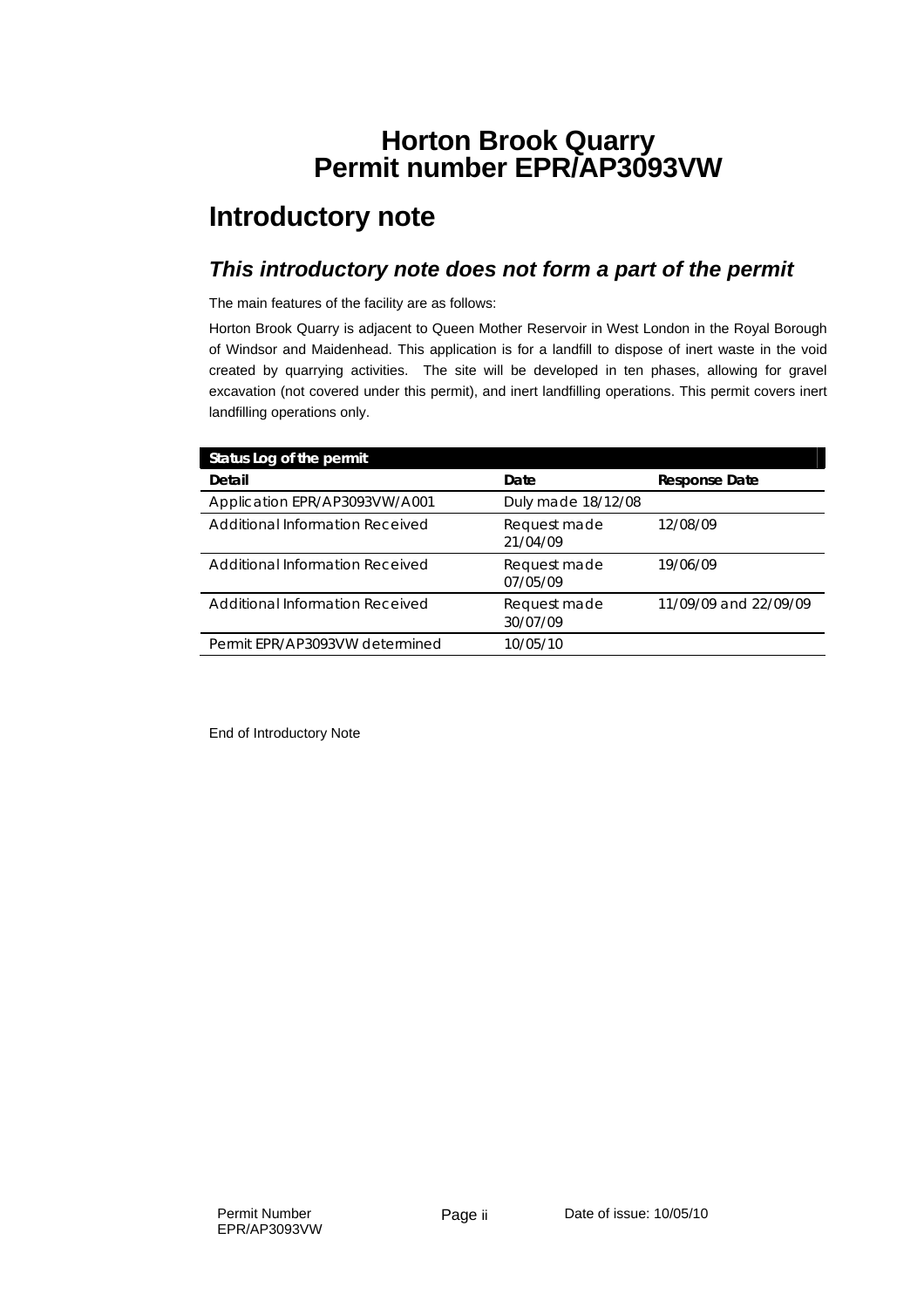#### Permit

The Environmental Permitting (England and Wales) Regulations 2010

### **Permit**

#### Permit number **EPR/AP3093VW**

The Environment Agency hereby authorises, under regulation 13 of the Environmental Permitting (England and Wales) Regulations 2010

**Jayflex (Aggregates) Limited** ("the operator"),

whose registered office is

107 Bell Street, London NW1 6TL

company registration number 03415570

to operate a facility comprising *waste operations* at **Horton Brook Quarry Horton Slough Berkshire SL3 0LP** 

to the extent authorised by and subject to the conditions of this permit.

| Name Helen Smith | Date 10 <sup>th</sup> May 2010 |
|------------------|--------------------------------|
|                  |                                |

Authorised on behalf of the Agency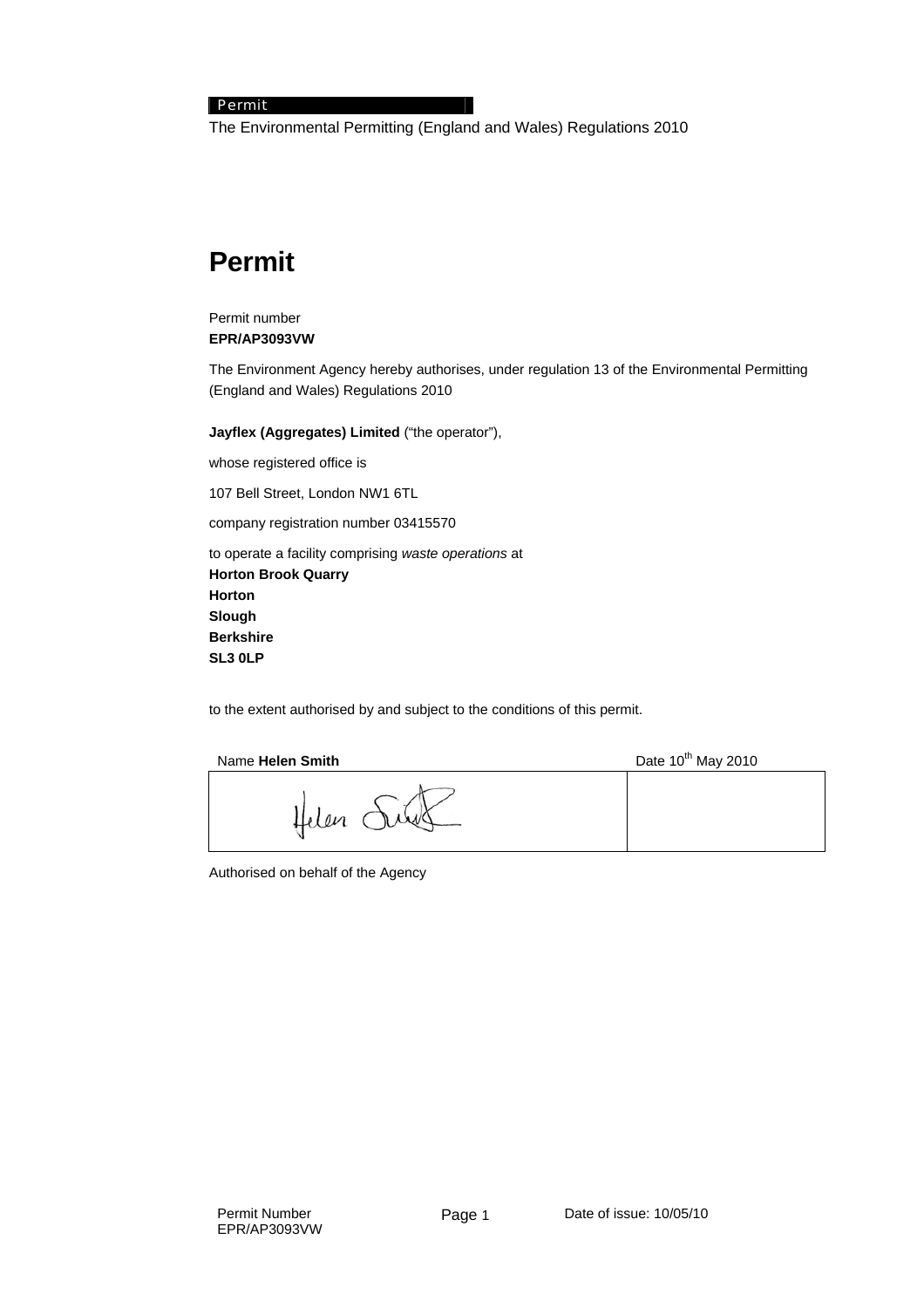## **1 Management**

### **1.1 General management**

- 1.1.1 The activities shall be managed and operated:
	- (a) in accordance with a management system, which identifies and minimises risks of pollution, including those arising from operations, maintenance, accidents, incidents, non-conformances and closure and those drawn to the attention of the operator as a result of complaints; and
	- (b) by sufficient persons who are competent in respect of the responsibilities to be undertaken by them in connection with the operation of the activities.
- 1.1.2 Records demonstrating compliance with condition 1.1.1 shall be maintained.
- 1.1.3 Any person having duties that are or may be affected by the matters set out in this permit shall have convenient access to a copy of it kept at or near the place where those duties are carried out.
- 1.1.4 The operator shall comply with the requirements of an approved competence scheme or shall hold an appropriate certificate of technical competence or other approval issued by the Agency.

### **1.2 Accident management plan**

- 1.2.1 The operator shall:
	- (a) maintain and implement an accident management plan;
	- (b) review and record at least every 4 years or as soon as practicable after an accident, (whichever is the earlier) whether changes to the plan should be made;
	- (c) make any appropriate changes to the plan identified by a review.

### **1.3 Finance**

- 1.3.1 No activities authorised by this Permit shall be commenced unless the Operator has entered into an Agreement with the Agency to secure financial provision for meeting the obligations under this Permit and has provided the provision.
- 1.3.2 The Operator shall give prior notice to the Agency of its intention to commence operations at the site.
- 1.3.3 The Financial Provision provided under condition 1.3.1 above shall thereafter be maintained by the Operator throughout the subsistence of the Permit and the Operator shall produce evidence of such provision whenever required by the Agency.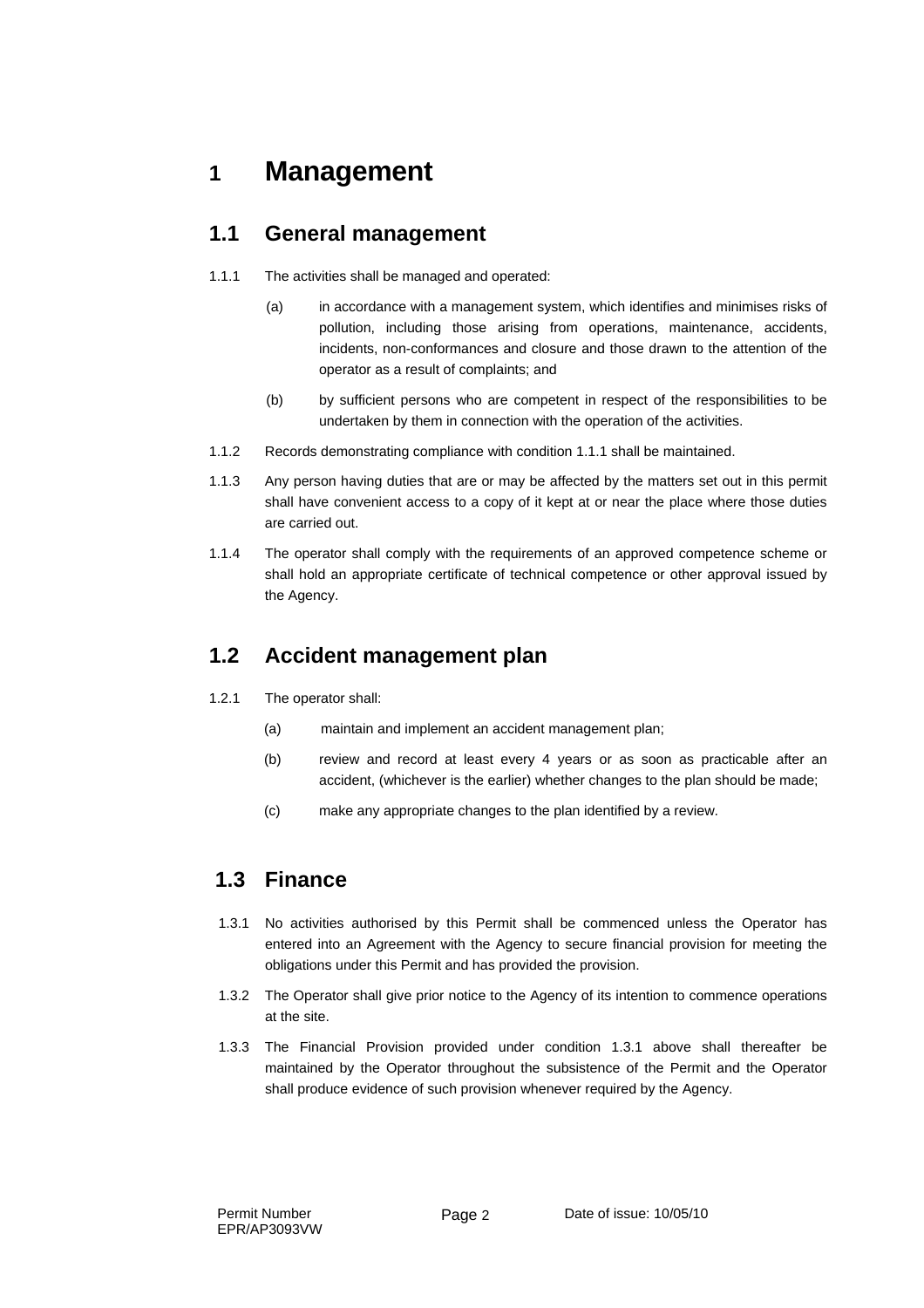- 1.3.4 The operator shall ensure that the charges it makes for the disposal of waste in the landfill cover all of the following:
	- (a) the costs of setting up and operating the landfill;
	- (b) the costs of the financial provision required by condition 1.3.1; and
	- (c) the estimated costs for the closure and aftercare of the landfill.

## **2 Operations**

#### **2.1 Permitted activities**

2.1.1 The operator is authorised to carry out the activities specified in schedule 1 table S1.1 (the "activities").

#### **2.2 The site**

2.2.1 The activities shall not extend beyond the site, being the land shown edged in green on the site plan at schedule 2 to this permit.

#### **2.3 Operating techniques**

2.3.1 (a) The activities shall, subject to the conditions of this permit, be operated using the techniques and in the manner described in the documentation specified in schedule 1, table S1.2, unless otherwise agreed in writing by the Agency.

 (b) If notified by the Agency that the activities are giving rise to pollution, the operator shall submit to the Agency for approval within the period specified, a revision of any plan specified in schedule 1, table S1.2 or otherwise required under this permit, and shall implement the approved revised plan in place of the original from the date of approval, unless otherwise agreed in writing by the Agency.

#### **2.4 Improvement programme**

- 2.4.1 The operator shall complete the improvements specified in schedule 1 table S1.3 by the date specified in that table unless otherwise agreed in writing by the Agency.
- 2.4.2 Except in the case of an improvement which consists only of a submission to the Agency, the operator shall notify the Agency within 14 days of completion of each improvement.

#### **2.5 Pre-operational conditions**

2.5.1 The activities shall not be brought into operation until the measures specified in schedule 1 table S1.4 have been completed.

### **2.6 Landfill Engineering**

 2.6.1 No construction of any new phase shall commence until the operator has submitted construction proposals and the Agency has confirmed that it is satisfied with the construction proposals.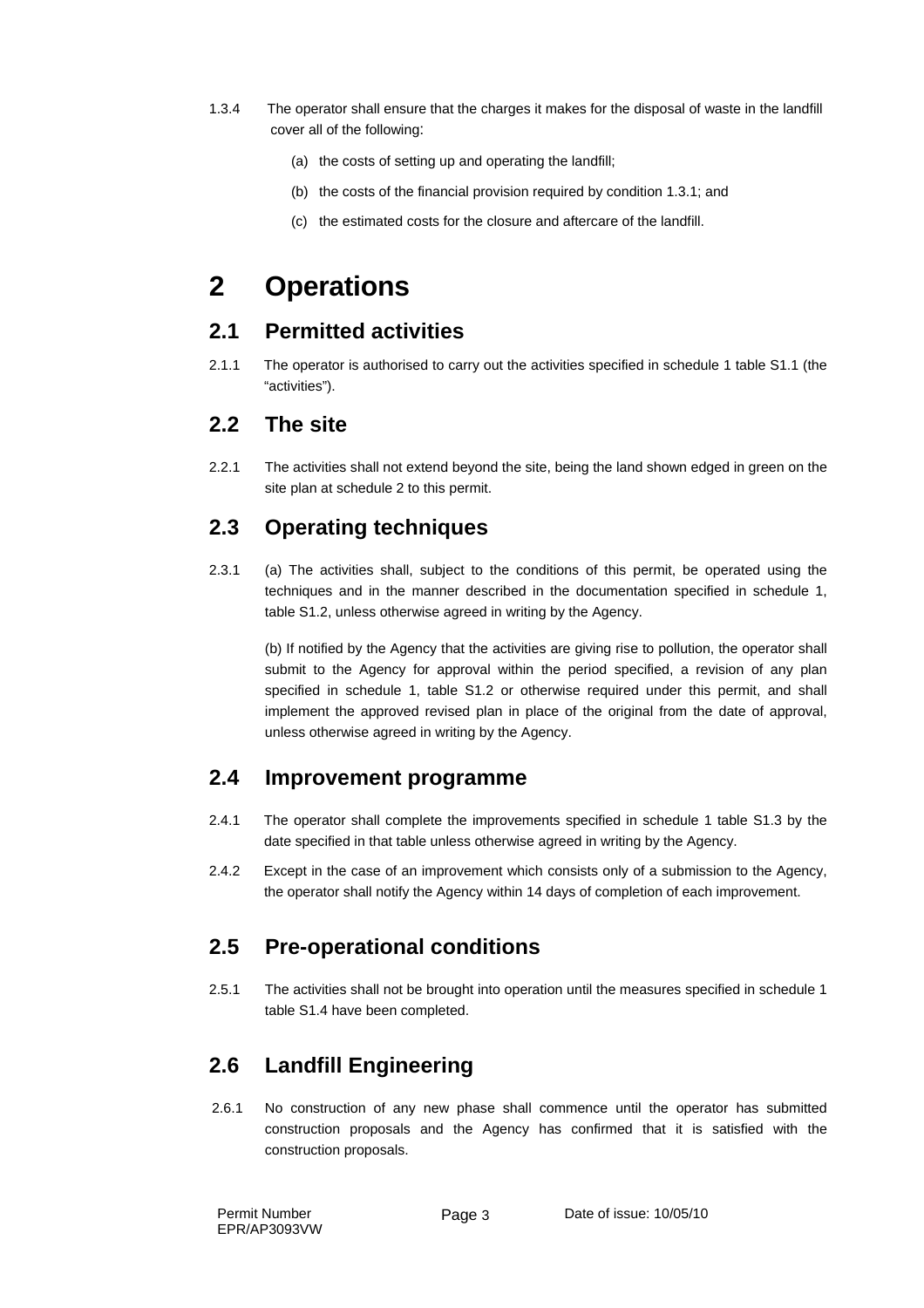- 2.6.2 The construction of a new phase shall take place only in accordance with the approved construction proposals unless:
	- (a) any change to the approved construction proposals would have no impact on the performance of any element of the design; or
	- (b) a change has otherwise been agreed in writing by the Agency.
- 2.6.3 No disposal of waste shall take place in a new phase until the operator has submitted a CQA Validation Report and the Agency has confirmed that it is satisfied with the CQA Validation Report.
- 2.6.4 No construction of landfill Infrastructure shall commence until the operator has submitted relevant construction proposals or a written request to use previous construction proposals and the Agency has confirmed that it is satisfied with the construction proposals.
- 2.6.5 The construction of the landfill infrastructure shall take place only in accordance with the approved construction proposals unless:
	- (a) any change to the approved construction proposals would have no impact on the performance of any element of the design; or
	- (b) a change has otherwise been agreed in writing by the Agency.
- 2.6.6 No new infrastructure shall become operational until the operator has submitted a CQA Validation Report and the Agency has confirmed that it is satisfied with the CQA Validation Report.
- 2.6.7 Where pollution controls are immediately necessary to prevent an incident or accident, then conditions 2.6.4 and 2.6.5 do not apply and the relevant Landfill Infrastructure may be constructed, provided that the construction proposals are submitted to the Agency as soon as practicable.
- 2.6.8 For the purposes of conditions 2.6.1 and 2.6.4, the Agency shall be deemed to be satisfied where it has not, within the period of 4 weeks from the date of receipt of the relevant construction proposals or CQA Validation Report, either:
	- (a) confirmed whether or not it is satisfied; or
	- (b) informed the operator that it requires further information.

#### **2.7 Waste acceptance**

- 2.7.1 Wastes shall only be accepted for disposal if:
	- (a) they are listed in schedule 3, and
	- (b) they are inert waste, and
	- (c) they are not liquid waste (including waste waters but excluding sludge), and
	- (d) all the relevant waste acceptance procedures have been completed, and
	- (e) they fulfil the relevant waste acceptance criteria, and
	- (f) they have not been diluted or mixed solely to meet the relevant waste acceptance criteria, and
	- (g) they are wastes which have been treated, except for wastes for which treatment is not technically feasible.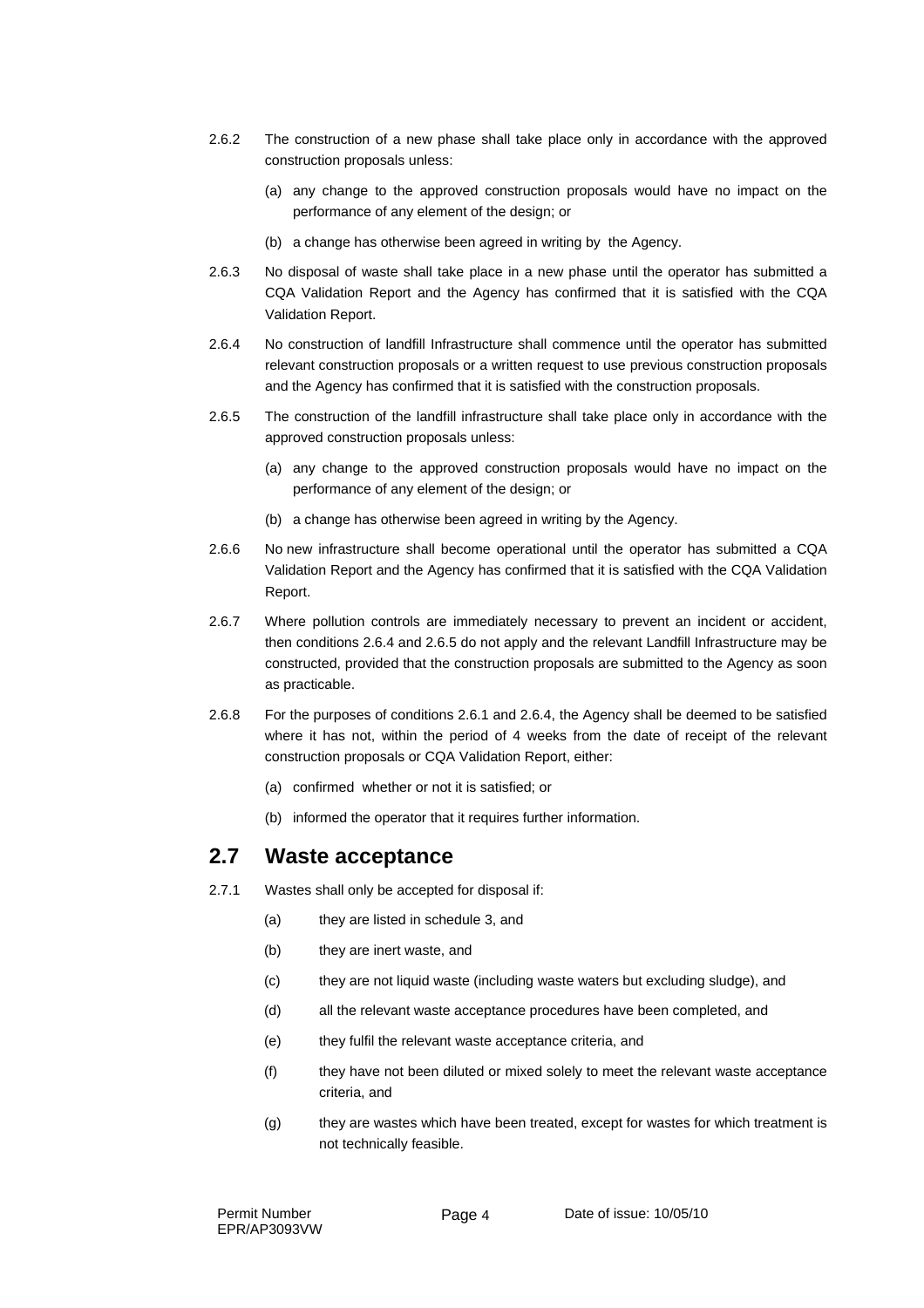- 2.7.2 The operator shall visually inspect:
	- (a) without unloading it, waste that is not in an enclosed container or enclosed vehicle on arrival at the landfill; and
	- (b) waste at the point of deposit;

and shall satisfy itself that it conforms to the basic characterisation documentation submitted by the holder.

- 2.7.3 Where the operator has taken samples to establish that the waste is in conformity with the documentation submitted by the holder then the samples taken shall be retained for at least one month and results of any analysis for at least two years.
- 2.7.4 The operator on accepting each delivery of waste shall provide a receipt to the person delivering it.
- 2.7.5 The total quantity of waste that shall be deposited in the landfill shall be limited by the presettlement levels shown on drawing ESID4.
- 2.7.6 The quantity of waste that is deposited in the landfill in any year shall not exceed the limits in schedule 1 table S1.5.
- 2.7.7 The operator shall maintain and implement a system which ensures that a record is made of the quantity, characteristics, date of delivery and, where practicable, origin of any waste that is received for disposal or recovery and of the identity of the producer, or in the case of multiple collection vehicles, of the collector of such waste. Any information regarded by the operator as commercially confidential shall be clearly identified in the record.

### **2.8 Closure and aftercare**

2.8.1 The operator shall maintain a closure and aftercare management plan.

## **3 Emissions and monitoring**

### **3.1 Emissions to water, air or land**

- 3.1.1 There shall be no point source emissions to water, air or land except from the sources and emission points listed in schedule 4 tables S4.1, S4.2 and S4.3, S4.4, S4.5.
- 3.1.2 The limits given in schedule 4 shall not be exceeded.

### **3.2 Fugitive emissions of substances**

- 3.2.1 Fugitive emissions of substances (excluding odour, noise and vibration) shall not cause pollution. The operator shall not be taken to have breached this condition if appropriate measures, including those specified in any approved fugitive emissions management plan, have been taken to prevent or where that is not practicable, to minimise, those emissions.
- 3.2.2 The operator shall: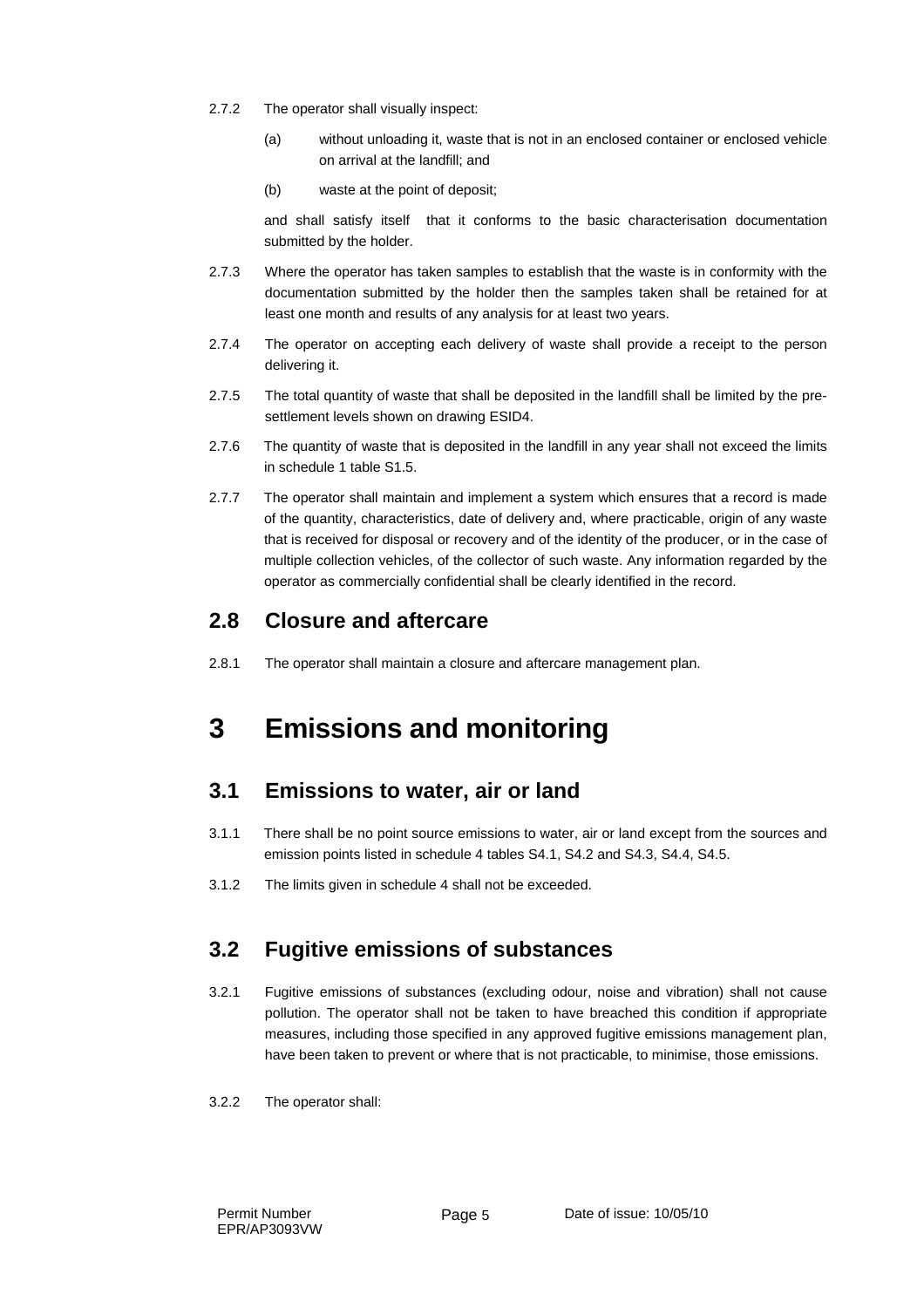- (a) if notified by the Agency that the activities are giving rise to pollution, submit to the Agency for approval within the period specified, a fugitive emissions management plan;
- (b) implement the approved fugitive emissions management plan, from the date of approval, unless otherwise agreed in writing by the Agency.
- 3.2.3 All liquids, whose emission to water or land could cause pollution, shall be provided with secondary containment, unless the operator has used other appropriate measures to prevent or where that is not practicable, to minimise, leakage and spillage from the primary container.
- 3.2.4 The limits for landfill gas at the installation set out in schedule 4, table S4.3 shall not be exceeded.

#### **3.3 Odour**

- 3.3.1 Emissions from the activities shall be free from odour at levels likely to cause pollution outside the site, as perceived by an authorised officer of the Agency, unless the operator has used appropriate measures, including, but not limited to, those specified in any approved odour management plan, to prevent or where that is not practicable to minimise the odour.
- 3.3.2 The operator shall:
	- (a) if notified by the Agency that the activities are giving rise to pollution outside the site due to odour, submit to the Agency for approval within the period specified, an odour management plan;
	- (b) implement the approved odour management plan, from the date of approval, unless otherwise agreed in writing by the Agency.

#### **3.4 Noise and vibration**

- 3.4.1 Emissions from the activities shall be free from noise and vibration at levels likely to cause annoyance outside the site, as perceived by an authorised officer of the Agency, unless the operator has used appropriate measures, including those specified in any approved noise and vibration management plan to prevent or where that is not practicable to minimise the noise and vibration.
- 3.4.2 The operator shall:
	- (a) if notified by the Agency that the activities are giving rise to annoyance outside the site due to noise and vibration, submit to the Agency for approval within the period specified, a noise and vibration management plan;
	- (b) implement the approved noise and vibration management plan, from the date of approval, unless otherwise agreed in writing by the Agency.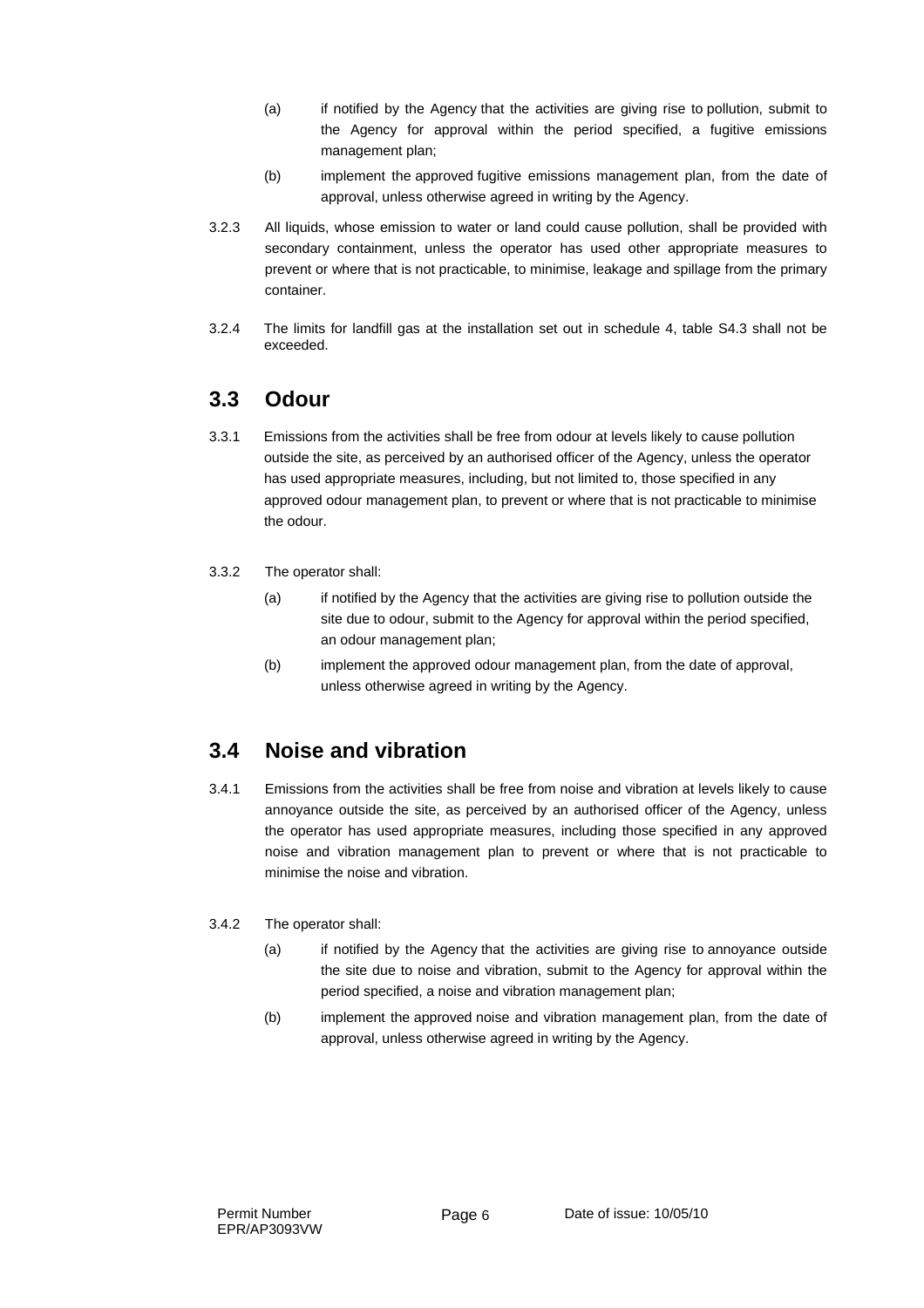### **3.5 Monitoring**

- 3.5.1 The operator shall, unless otherwise agreed in writing by the Agency, undertake the monitoring and any other actions for the parameters specified in the following tables in schedule 4 to this permit:
	- (a) Groundwater specified in table S4.1, S4.2;
	- (b) Surface water specified in table S4.3, S4.4; and
	- (c) Landfill gas specified in table S4.5.
- 3.5.2 The operator shall maintain records of all monitoring required by this permit including records of the taking and analysis of samples, instrument measurements (periodic and continual), calibrations, examinations, tests and surveys and any assessment or evaluation made on the basis of such data.
- 3.5.3 A topographical survey of the site referenced to Ordnance Datum shall be carried out:
	- (a) annually, or prior to the disposal of waste in any new phase or new development area of the landfill whichever is the shorter period, and
	- (b) following closure of the landfill or part of the landfill.

The topographical survey shall be used to produce a plan of a scale adequate to show the surveyed features of the site.

## **4 Information**

### **4.1 Records**

- 4.1.1 All records required to be made by this permit shall:
	- (a) be legible;
	- (b) be made as soon as reasonably practicable;
	- (c) if amended, be amended in such a way that the original and any subsequent amendments remain legible, or are capable of retrieval; and
	- d) be retained, unless otherwise agreed in writing by the Agency, for at least 6 years from the date when the records were made,
		- (i) the results of groundwater monitoring;
		- (ii) landfill gas monitoring;
		- (iii) waste types and quantities;
		- (iv) the specification and as built drawings of the basal and sidewall engineering systems
- 4.1.2 All records, plans and the management system required to be maintained by this permit shall be held on the site where practicable, or other location agreed in writing and controlled by the operator.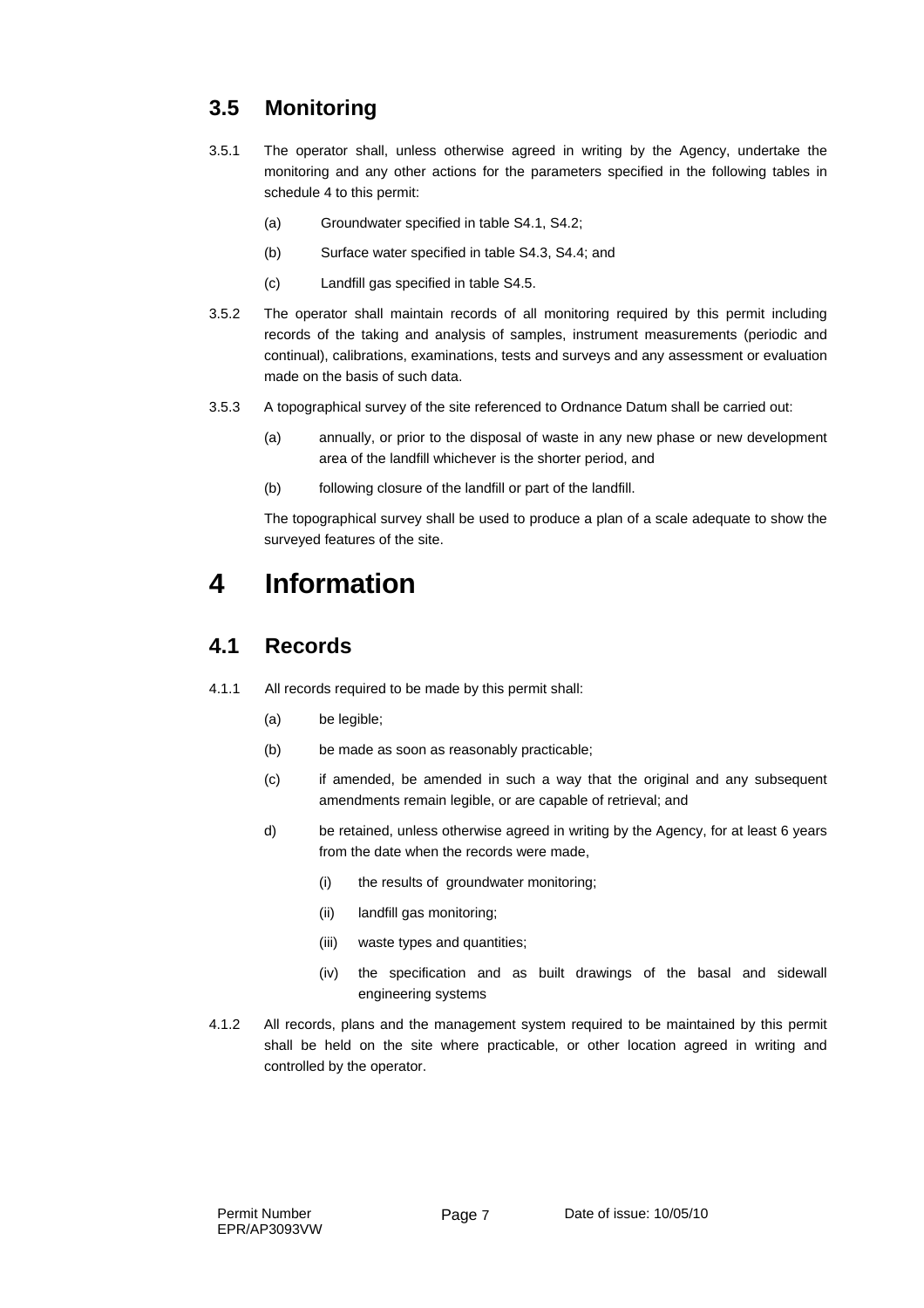### **4.2 Reporting**

- 4.2.1 All reports and notifications required by the permit shall be sent to the Agency using the contact details supplied in writing by the Agency.
- 4.2.2 A report or reports on the performance of the activities over the previous year shall be submitted to the Agency by 31 January (or other date agreed in writing by the Agency) each year. The report(s) shall include as a minimum:
	- (a) a review of the results of the monitoring and assessment carried out in accordance with this permit against the relevant assumptions, parameters and results in the risk assessments submitted in relation to this installation and any agreed amendments thereto;
	- (b) the topographical surveys required by condition 3.5.3 other than those submitted as part of a CQA validation report;
	- (c) the volumetric difference (reported in cubic metres) between the most recent topographical survey and the previous annual topographical survey i.e. the additional volume of the landfill void that is occupied by waste;
	- (d) an assessment of the settlement behavior of the landfill body based on the difference between the most recent topographical survey and previous annual topographical survey for the areas of the landfill which did not receive waste between the surveys;
	- (e) a calculation of the remaining capacity (reported in cubic metres) derived from the pre-settlement contours and the most recent topographical survey;
- 4.2.3 Within 28 days of the end of the reporting period the operator shall, unless otherwise agreed in writing by the Agency, submit reports of the monitoring and assessment carried out in accordance with the conditions of this permit, as follows:
	- (a) in respect of the parameters and emission points specified in schedule 5 table S5.1;
	- (b) for the reporting periods specified in schedule 5 table S5.1 and using the forms specified in schedule 5 table S5.2; and
	- (c) giving the information from such results and assessments as may be required by the forms specified in those tables.
- 4.2.4 Within one month of the end of each quarter, the operator shall submit to the Agency using the form made available for the purpose, the information specified on the form relating to the site and the waste accepted and removed from it during the previous quarter.
- 4.2.5 The operator shall, unless notice under this condition has been served within the preceding 4 years, submit to the Agency, within 6 months of receipt of a written notice, a report assessing whether there are other appropriate measures that could be taken to prevent, or where that is not practicable, to minimise pollution.
- 4.2.6 All reports and notifications required by the permit shall be sent to the Agency using the contact details supplied in writing by the Agency.

#### **4.3 Notifications**

4.3.1 The Agency shall be notified without delay following the detection of: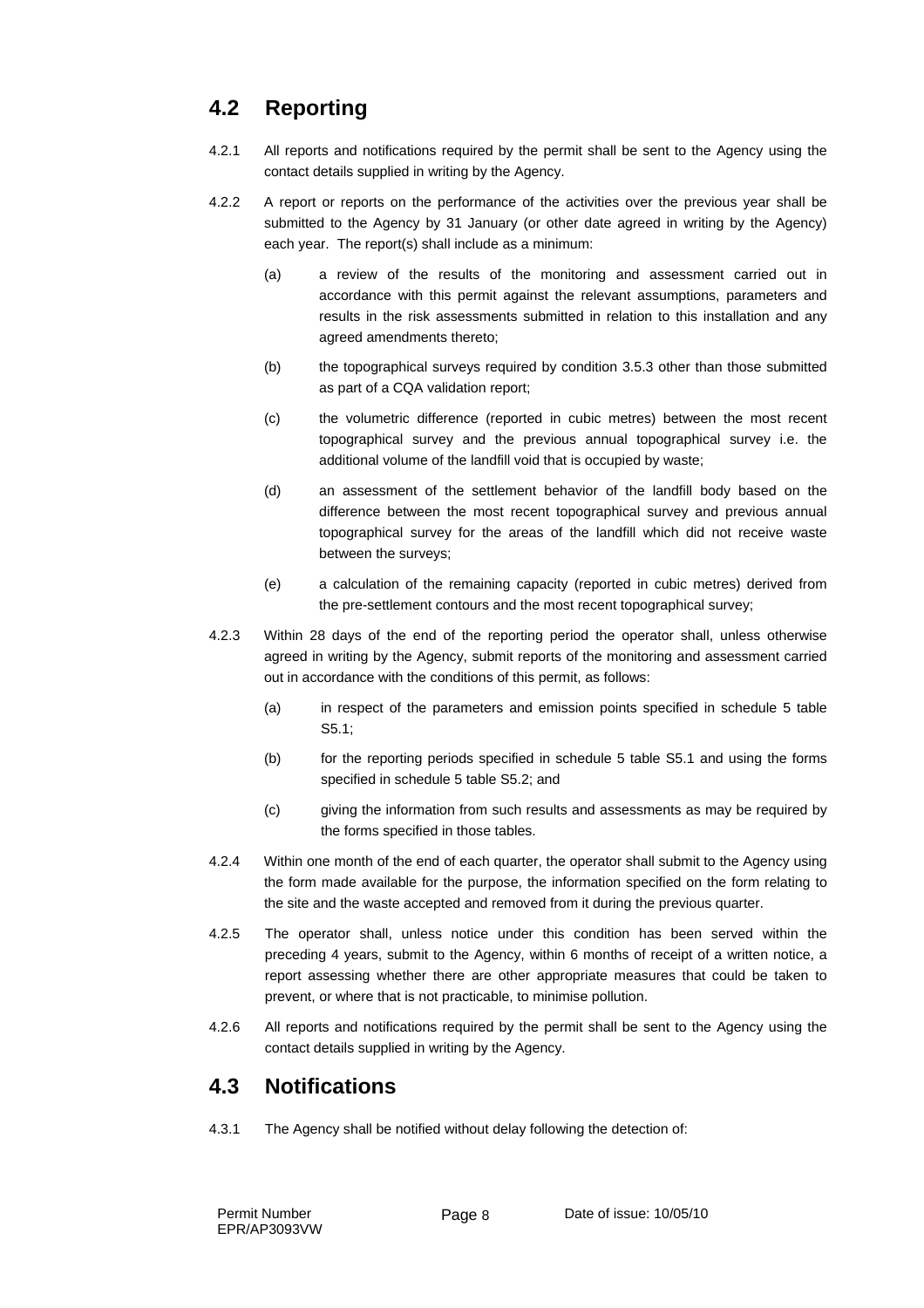- (a) any malfunction, breakdown or failure of equipment or techniques, accident, or fugitive emission which has caused, is causing or may cause significant pollution;
- (b) the breach of a limit specified in the permit; or
- (c) any significant adverse environmental effects.
- 4.3.2 Any information provided under condition 4.3.1 shall be confirmed by sending the information listed in schedule 6 to this permit within the time period specified in that schedule.
- 4.3.3 Where the Agency has requested in writing that it shall be notified when the operator is to undertake monitoring and/or spot sampling, the operator shall inform the Agency when the relevant monitoring is to take place. The operator shall provide this information to the Agency at least 14 days before the date the monitoring is to be undertaken.
- 4.3.4 The Agency shall be notified within 14 days of the occurrence of the following matters, except where such disclosure is prohibited by Stock Exchange rules:

Where the operator is a registered company:

- (a) any change in the operator's trading name, registered name or registered office address;
- (b) any steps taken with a view to the operator going into administration, entering into a company voluntary arrangement or being wound up.

Where the operator is a corporate body other than a registered company:

- (a) any change in the operator's name or address; and
- (b) any steps taken with a view to the dissolution of the operator.

In any other case:

- (a) the death of any of the named operators (where the operator consists of more than one named individual);
- (b) any change in the operator's name(s) or address(es); and
- (c) any steps taken with a view to the operator, or any one of them, going into bankruptcy, entering into a composition or arrangement with creditors, or, in the case of them being in a partnership, dissolving the partnership.
- 4.3.5 Where the operator proposes to make a change in the nature or functioning, or an extension of the activities, which may have consequences for the environment and the change is not otherwise the subject of an application for approval under the Regulations or this permit:
	- (a) the Agency shall be notified at least 14 days before making the change; and
	- (b) the notification shall contain a description of the proposed change in operation.

#### **4.4 Interpretation**

- 4.4.1 In this permit the expressions listed in schedule 7 shall have the meaning given in that schedule.
- 4.4.2 In this permit references to reports and notifications mean written reports and notifications, except where reference is made to notification being made "without delay", in which case it may be provided by telephone.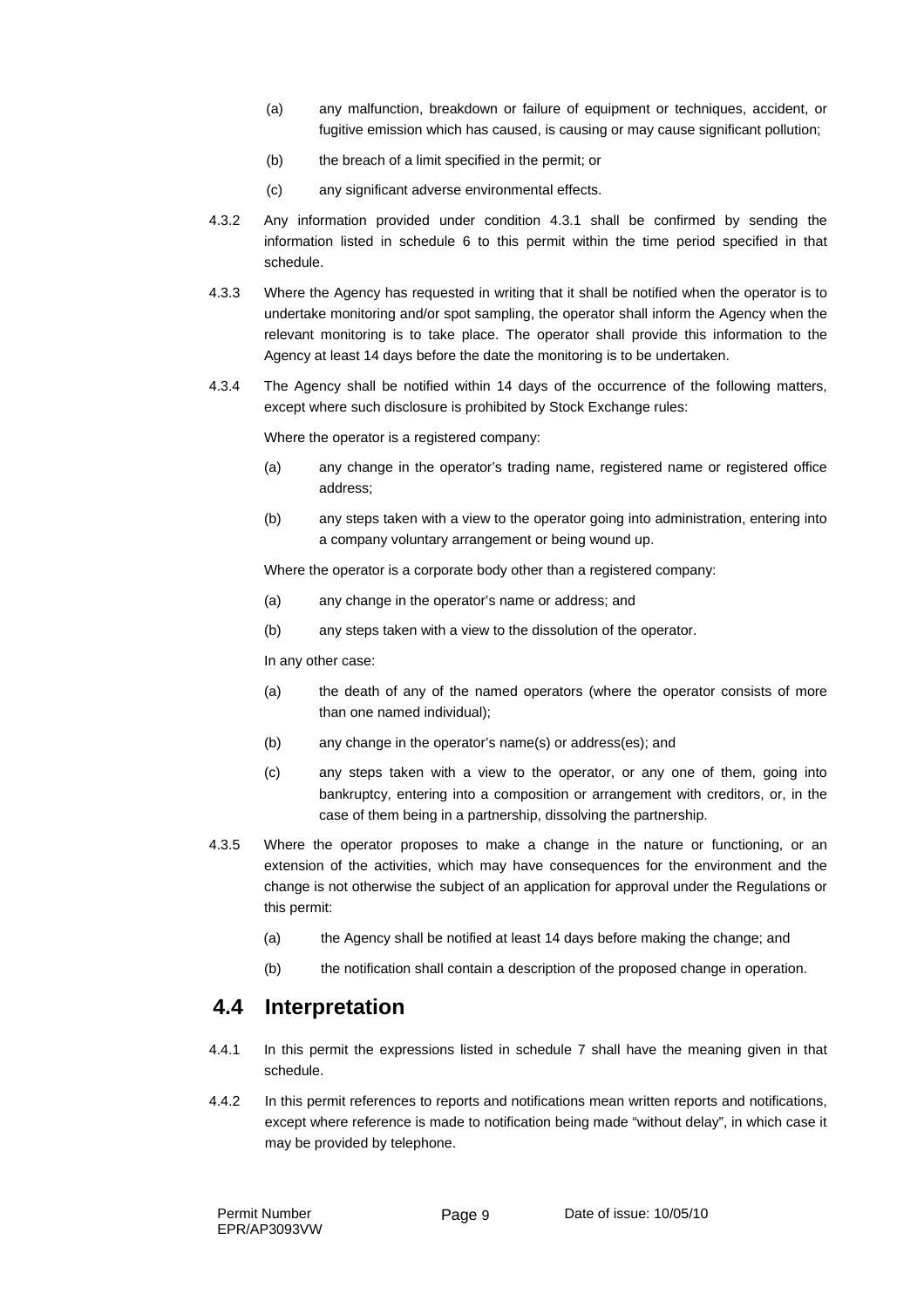# **Schedule 1 - Operations**

| Table \$1.1 activities                            |                                              |
|---------------------------------------------------|----------------------------------------------|
| Description of activities for waste<br>operations | Limits of activities                         |
| D1: Deposit into or onto land                     | The deposit of inert waste into or onto land |

| <b>Table S1.2 Operating techniques</b>             |                                                                                              |                          |  |  |  |  |
|----------------------------------------------------|----------------------------------------------------------------------------------------------|--------------------------|--|--|--|--|
| <b>Description</b>                                 | Parts                                                                                        | Date<br>Received         |  |  |  |  |
| Application                                        | The response to Part B, section 5a and table 2 of the<br>application form                    | 18/12/08                 |  |  |  |  |
|                                                    | How to comply with your environmental permit -<br>Getting the Basics Right                   |                          |  |  |  |  |
|                                                    | How to comply with your environmental permit -<br>Additional quidance for Landfill (EPR5.02) |                          |  |  |  |  |
| Response to<br>Schedule 5 notice<br>dated 21/04/09 | All responses.                                                                               | 12/08/09                 |  |  |  |  |
| Response to<br>Schedule 5 notice<br>dated 07/05/09 | Excluding response to points 2, 4, 6, 7, 11, 20, 21(a), 22,<br>25, 26                        | 19/06/09                 |  |  |  |  |
| Response to<br>Schedule 5 notice<br>dated 30/07/09 | Excluding response to points 4, 6                                                            | 11/09/09 and<br>22/09/09 |  |  |  |  |

| Table S1.3 Improvement programme requirements |                                                                                                                                                                                                                                                                                                                                                                      |                                           |  |  |  |  |
|-----------------------------------------------|----------------------------------------------------------------------------------------------------------------------------------------------------------------------------------------------------------------------------------------------------------------------------------------------------------------------------------------------------------------------|-------------------------------------------|--|--|--|--|
| Reference                                     | Requirement                                                                                                                                                                                                                                                                                                                                                          | Date                                      |  |  |  |  |
| IC1                                           | The interim control and trigger levels specified for<br>boreholes BH1 and BH3 shall be reviewed and revised<br>as appropriate, following the collection of a further 12<br>months worth of monitoring data from these locations.<br>Results to be submitted to the Environment Agency for<br>approval before the 14 month deadline.                                  | 14 months from<br>date of permit<br>issue |  |  |  |  |
| IC <sub>2</sub>                               | The monitoring frequency of the groundwater<br>discharge point shall be reviewed following the<br>collection of a further 12 months worth of monitoring<br>data. Monitoring results and proposals, with<br>justifications, for any changes to the monitoring<br>frequency shall be submitted to the Environment<br>Agency for approval before the 14 month deadline. | 14 months from<br>date of permit<br>issue |  |  |  |  |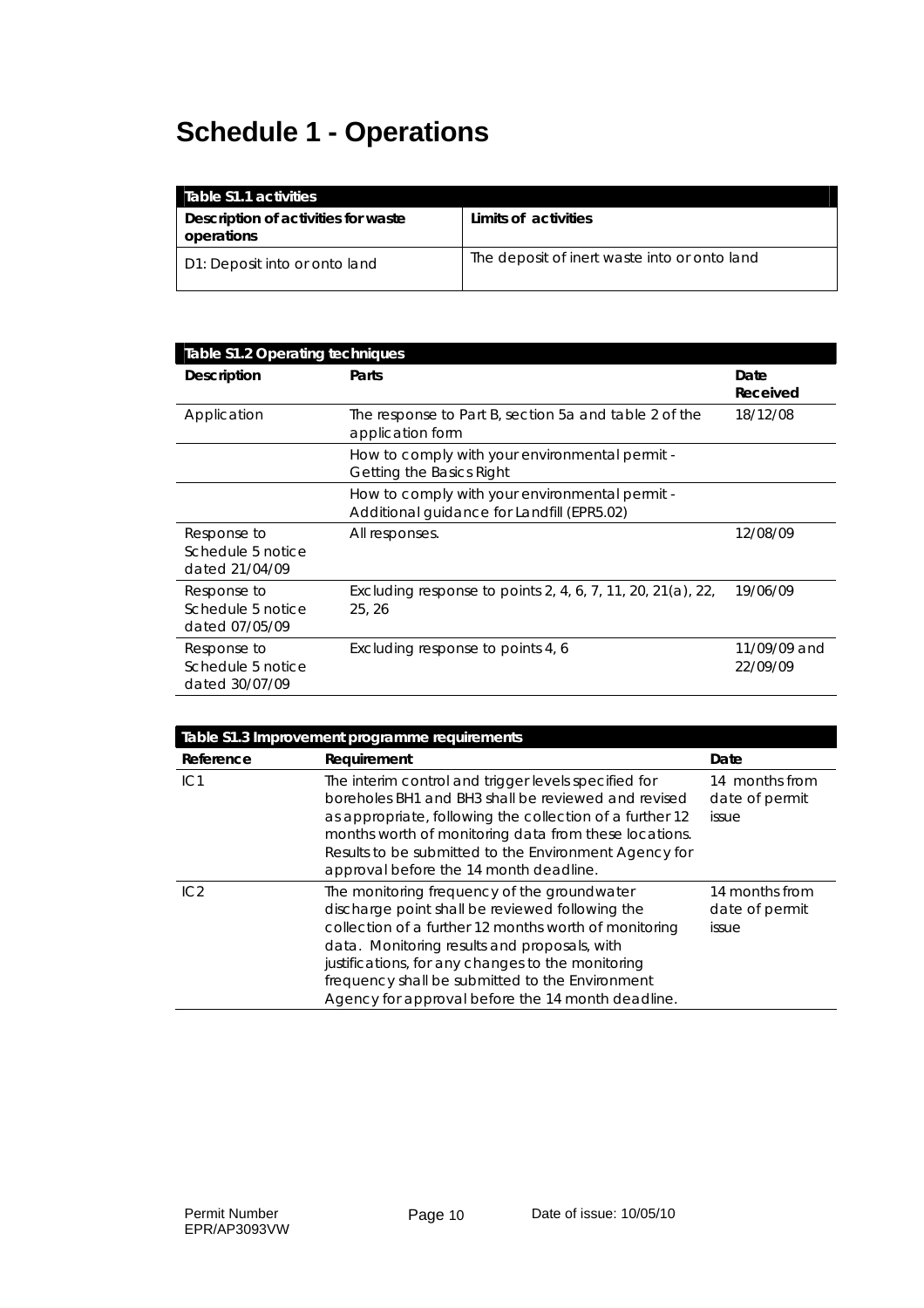|                 | Table S1.4 Pre-operational measures                                                                                                                                                                                                                                                                                                                                                                                                                  |
|-----------------|------------------------------------------------------------------------------------------------------------------------------------------------------------------------------------------------------------------------------------------------------------------------------------------------------------------------------------------------------------------------------------------------------------------------------------------------------|
| Referenc<br>e   | Pre-operational measures                                                                                                                                                                                                                                                                                                                                                                                                                             |
| PC <sub>1</sub> | Submit a written procedure to the Environment Agency for approval. The<br>procedure must apply to the pumps used to remove groundwater. The procedure<br>must contain additional control measures to allow quicker remediation in the event<br>of pump failure. For example, telemetry warning for the discharge volume for the<br>pump, maintenance of a working back up pump available on the site or a<br>redundant parallel system.              |
|                 | The notification requirements of condition 2.5.1 will be deemed to have been<br>complied with on approval by the Environment Agency.                                                                                                                                                                                                                                                                                                                 |
| PC <sub>2</sub> | Submit a written procedure to the Environment Agency for approval. The<br>procedure must address the removal of non-conforming materials in the event of<br>flooding. The procedure must contain either a) an improved response time to<br>remove the material within 2 hours, or b) specify measures to be taken to protect<br>non-conforming material from being flooded, (for example, raise out of the flood<br>plain).                          |
|                 | The notification requirements of condition 2.5.1 will be deemed to have been<br>complied with on approval by the Environment Agency.                                                                                                                                                                                                                                                                                                                 |
| PC <sub>3</sub> | Submit a written procedure to the Environment Agency for approval. The<br>procedure must include boreholes 10 and 15 in the groundwater monitoring<br>schedule, and confirm the fitness for purpose of these boreholes.                                                                                                                                                                                                                              |
|                 | The notification requirements of condition 2.5.1 will be deemed to have been<br>complied with on approval by the Environment Agency.                                                                                                                                                                                                                                                                                                                 |
| PC4             | Submit a written procedure to the Environment Agency for approval. The<br>procedure must include a List 1 substances screen in the groundwater monitoring<br>schedule.                                                                                                                                                                                                                                                                               |
|                 | The notification requirements of condition 2.5.1 will be deemed to have been<br>complied with on approval by the Environment Agency.                                                                                                                                                                                                                                                                                                                 |
| PC <sub>5</sub> | Submit a written procedure to the Environment Agency for approval. The<br>procedure must include a timescale for all contingency action plans in the revised<br>Hydrogeological Risk Assessment.                                                                                                                                                                                                                                                     |
|                 | The notification requirements of condition 2.5.1 will be deemed to have been<br>complied with on approval by the Environment Agency.                                                                                                                                                                                                                                                                                                                 |
| PC <sub>6</sub> | The operator shall revise the Stability Risk Assessment (SRA). The parameters<br>used in the assessment of the side slope sub-grade and geological barrier will be<br>confirmed by site specific laboratory testing prior to construction on site, as stated<br>in Section 5.2 of the revised SRA. Revision of the SRA shall be undertaken as<br>appropriate in the light of these test results, prior to the commencement of<br>construction works. |
|                 | The notification requirements of condition 2.5.1 will be deemed to have been<br>complied with on approval by the Environment Agency.                                                                                                                                                                                                                                                                                                                 |
| PC7             | Submit a written procedure to the Environment Agency for approval.                                                                                                                                                                                                                                                                                                                                                                                   |
|                 | The procedure must include a bird management plan with the aim to reduce the<br>number of birds attracted to the site, details of the actions to be taken to disperse<br>them when more than 50 birds are present on the site at any one time and details<br>of how areas of open water will be minimized.                                                                                                                                           |
|                 | The notification requirements of condition 2.5.1 will be deemed to have been<br>complied with on approval by the Environment Agency.                                                                                                                                                                                                                                                                                                                 |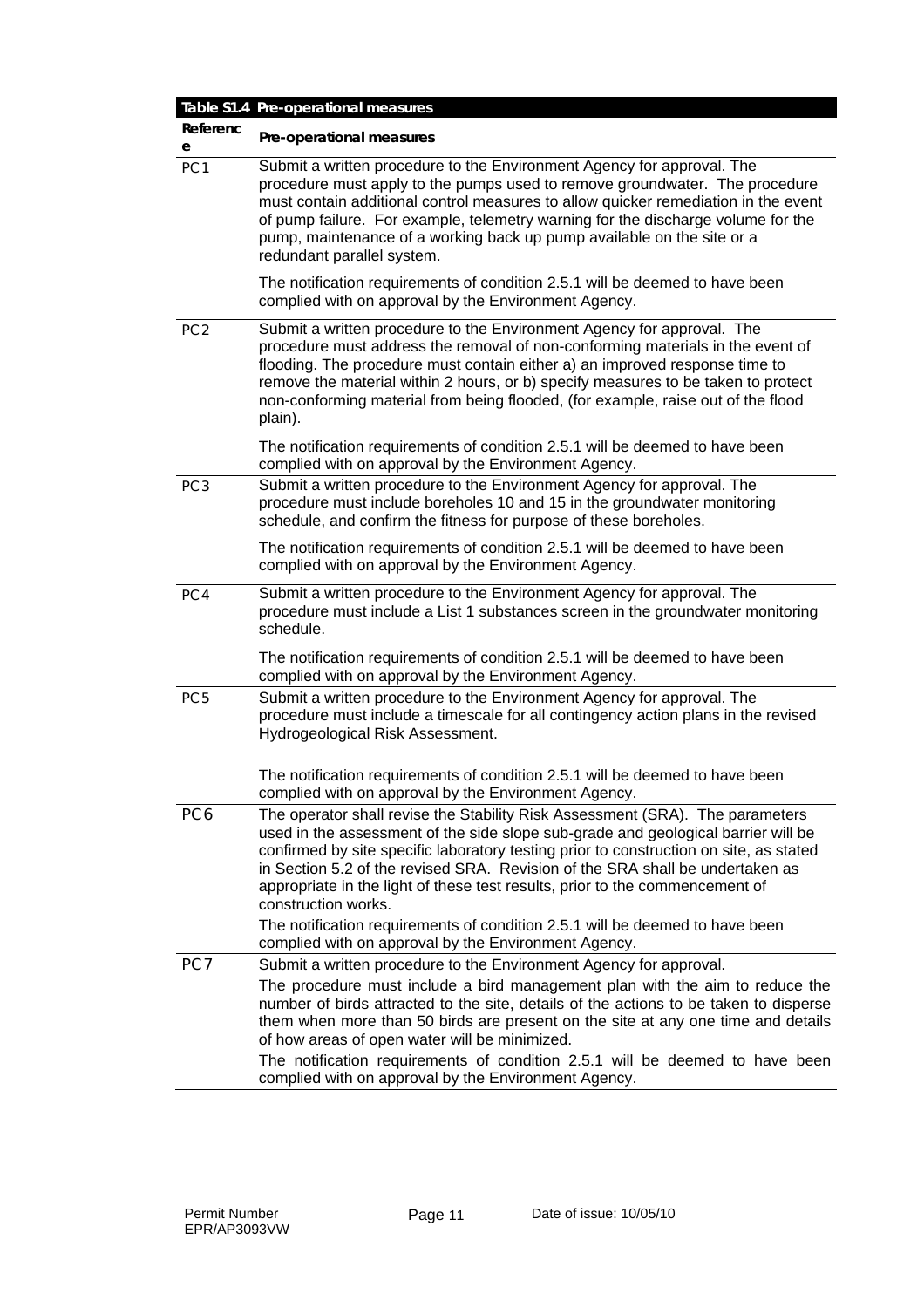| Table S1.5 Annual limits |                   |
|--------------------------|-------------------|
| Category                 | Limit Tonnes/Year |
| Inert Waste              | 400,000           |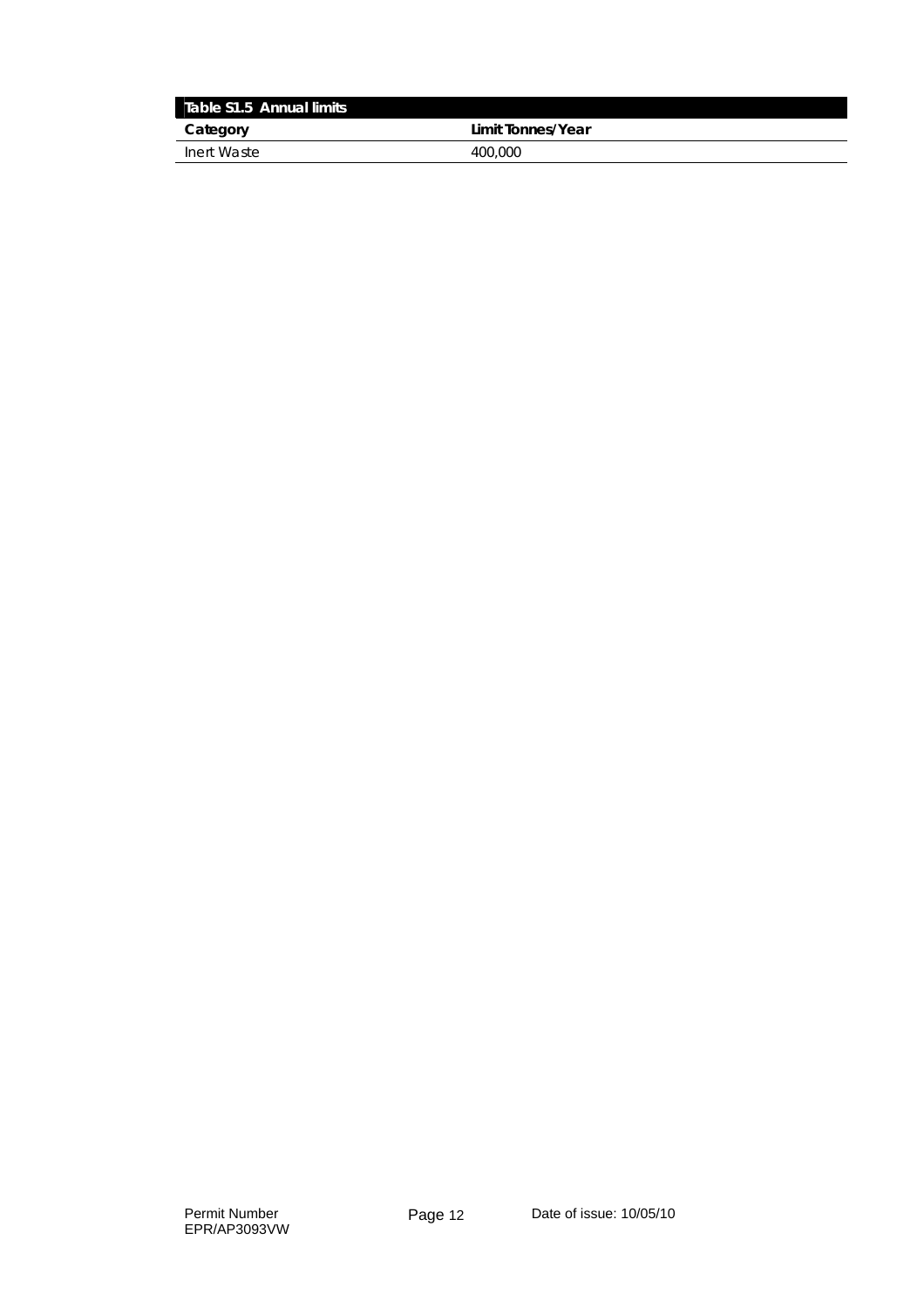Schedule 2 - Site plan



*"Reproduced from the Ordnance Survey map with the permission of the Controller of Her Majesty's Stationery Office* © *Crown Copyright 2000. Unauthorised reproduction infringes Crown Copyright and may lead to prosecution or civil proceedings."*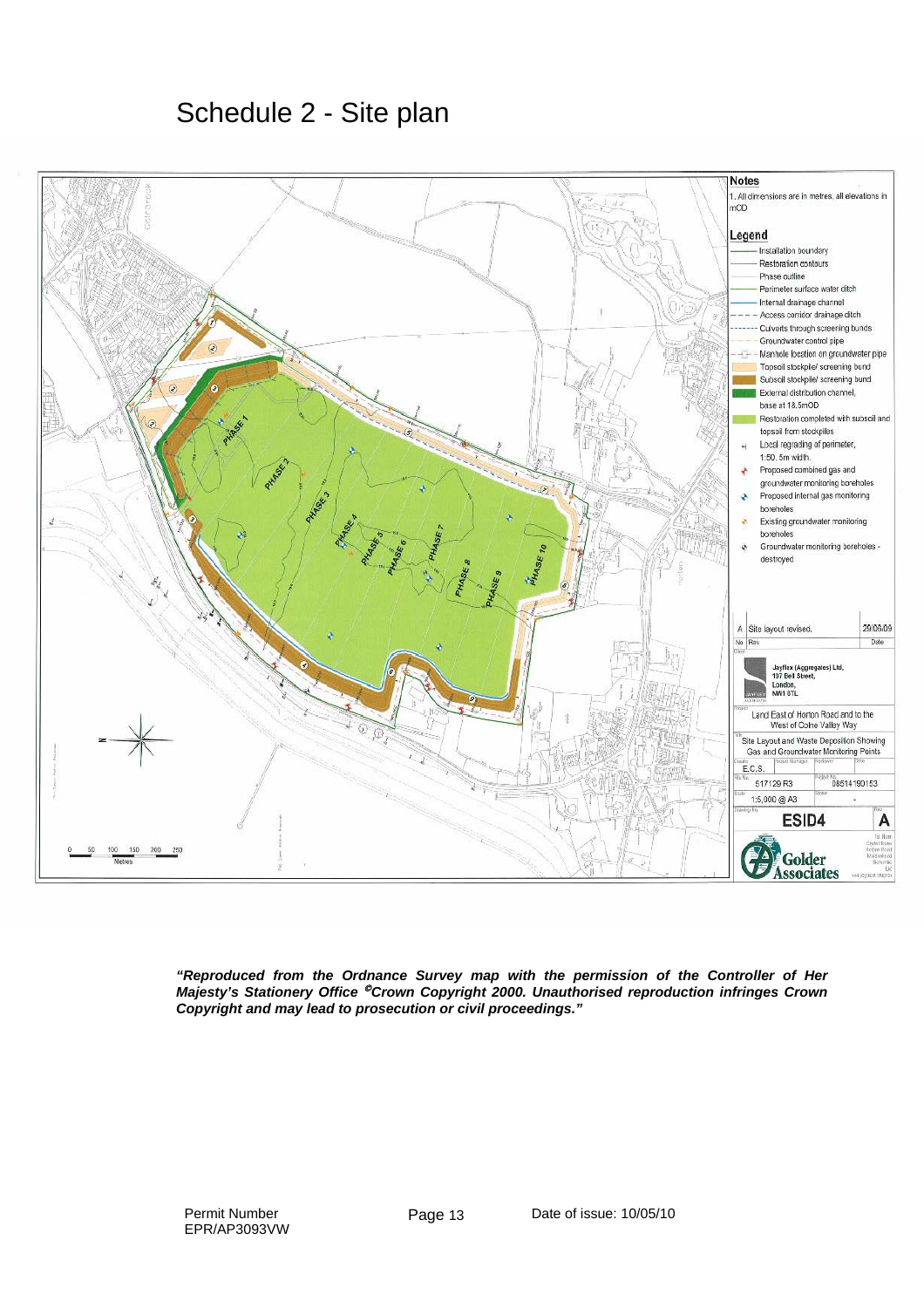# **Schedule 3 - Waste types, raw materials and fuels**

|                   | Table S3.1 Permitted waste types and quantities                                                                                                                    |
|-------------------|--------------------------------------------------------------------------------------------------------------------------------------------------------------------|
|                   | Group A Wastes acceptable without pre-testing                                                                                                                      |
|                   |                                                                                                                                                                    |
| <b>Waste code</b> | <b>Description</b>                                                                                                                                                 |
| 10                | <b>WASTES FROM THERMAL PROCESSES</b>                                                                                                                               |
| 10 11             | wastes from manufacture of glass and glass products                                                                                                                |
| 10 11 03          | waste glass-based fibrous materials                                                                                                                                |
| 10 11 12          | waste glass other than those mentioned in 10 11 11                                                                                                                 |
| 15                | WASTE PACKAGING; ABSORBENTS, WIPING CLOTHS, FILTER MATERIALS AND<br>PROTECTIVE CLOTHING NOT OTHERWISE SPECIFIED                                                    |
| 15 01             | packaging (including separately collected municipal packaging waste)                                                                                               |
| 15 01 07          | glass packaging                                                                                                                                                    |
| 17                | <b>CONSTRUCTION AND DEMOLITION WASTES (INCLUDING EXCAVATED SOIL FROM</b><br><b>CONTAMINATED SITES)</b>                                                             |
| 1701              | Concrete, bricks, tiles and ceramics                                                                                                                               |
| 17 01 01          | Concrete                                                                                                                                                           |
| 17 01 02          | <b>Bricks</b>                                                                                                                                                      |
| 17 01 03          | tiles and ceramics                                                                                                                                                 |
| 17 01 07          | mixtures of concrete, bricks, tiles and ceramics other than those mentioned in 17 01 06                                                                            |
| 1702              | wood, glass and plastic                                                                                                                                            |
| 17 02 02          | Glass                                                                                                                                                              |
| 1705              | soil (including excavated soil from contaminated sites), stones and dredging spoil                                                                                 |
| 17 05 04          | soil and stones other than those mentioned in 17 05 03                                                                                                             |
| 19                | WASTES FROM WASTE MANAGEMENT FACILITIES, OFF-SITE WASTE WATER<br>TREATMENT PLANTS AND PREPARATION OF WATER INTENDED FOR HUMAN<br><b>CONSUMPTION/INDUSTRIAL USE</b> |
| 19 12             | wastes from the mechanical treatment of waste (for example sorting, crushing, compacting,<br>pelletising) not otherwise specified                                  |
| 19 12 05          | Glass                                                                                                                                                              |
| 20                | MUNICIPAL WASTES (HOUSEHOLD WASTE AND SIMILAR COMMERCIAL,<br>INDUSTRIAL AND INSTITUTIONAL WASTES) INCLUDING SEPARATELY<br><b>COLLECTED FRACTIONS</b>               |
| 20 01             | separately collected fractions (except 15 01)                                                                                                                      |
| 20 01 02          | Glass                                                                                                                                                              |
| 20 02             | garden and park wastes (including cemetery waste)                                                                                                                  |
| 20 02 02          | soil and stones                                                                                                                                                    |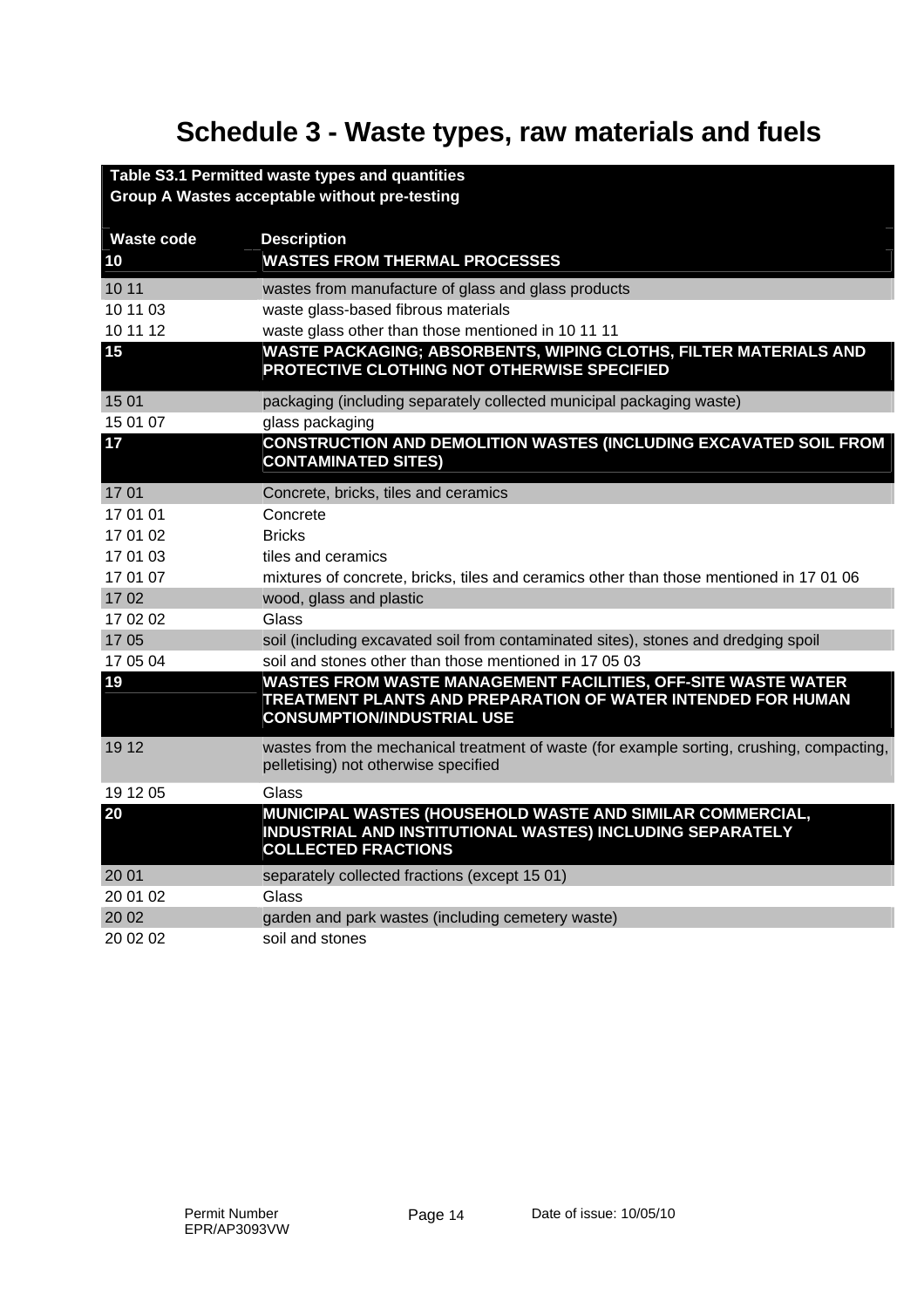|            | Table S3.2 Permitted waste types and quantities for                                                                               |
|------------|-----------------------------------------------------------------------------------------------------------------------------------|
|            | Group B wastes acceptable with pre-testing                                                                                        |
| Waste code | Description                                                                                                                       |
| 01         | WASTES RESULTING FROM EXPLORATION, MINING, QUARRYING, AND PHYSICAL<br>AND CHEMICAL TREATMENT OF MINERALS                          |
|            |                                                                                                                                   |
| 01 01      | wastes from mineral excavation                                                                                                    |
| 01 01 02   | wastes from mineral non-metalliferous excavation                                                                                  |
| 01 04      | wastes from physical and chemical processing of non-metalliferous minerals                                                        |
| 01 04 08   | waste gravel and crushed rocks other than those mentioned in 01 04 07                                                             |
| 01 05      | drilling muds and other drilling wastes                                                                                           |
| 01 05 04   | freshwater drilling muds and wastes                                                                                               |
| 10         | <b>WASTES FROM THERMAL PROCESSES</b>                                                                                              |
| 10 12      | wastes from manufacture of ceramic goods, bricks, tiles and construction products                                                 |
| 10 12 08   | waste ceramics, bricks, tiles and construction products (after thermal processing)                                                |
| 17         | CONSTRUCTION AND DEMOLITION WASTES (INCLUDING EXCAVATED SOIL FROM<br><b>CONTAMINATED SITES)</b>                                   |
| 1705       | soil (including excavated soil from contaminated sites), stones and dredging spoil                                                |
| 17 05 06   | Dredging spoil other than those mentioned in 17 05 05                                                                             |
| 17 05 08   | track ballast other than those mentioned in 17 05 07                                                                              |
| 1709       | other construction and demolition wastes                                                                                          |
| 17 09 04   | mixed construction and demolition wastes other than those mentioned in 17 09 01, 17 09 02                                         |
| 19         | WASTES FROM WASTE MANAGEMENT FACILITIES, OFF-SITE WASTE WATER                                                                     |
|            | TREATMENT PLANTS AND PREPARATION OF WATER INTENDED FOR HUMAN<br><b>CONSUMPTION/INDUSTRIAL USE</b>                                 |
| 19 12      | wastes from the mechanical treatment of waste (for example sorting, crushing, compacting,<br>pelletising) not otherwise specified |
| 19 12 09   | minerals (for example sand, stones)                                                                                               |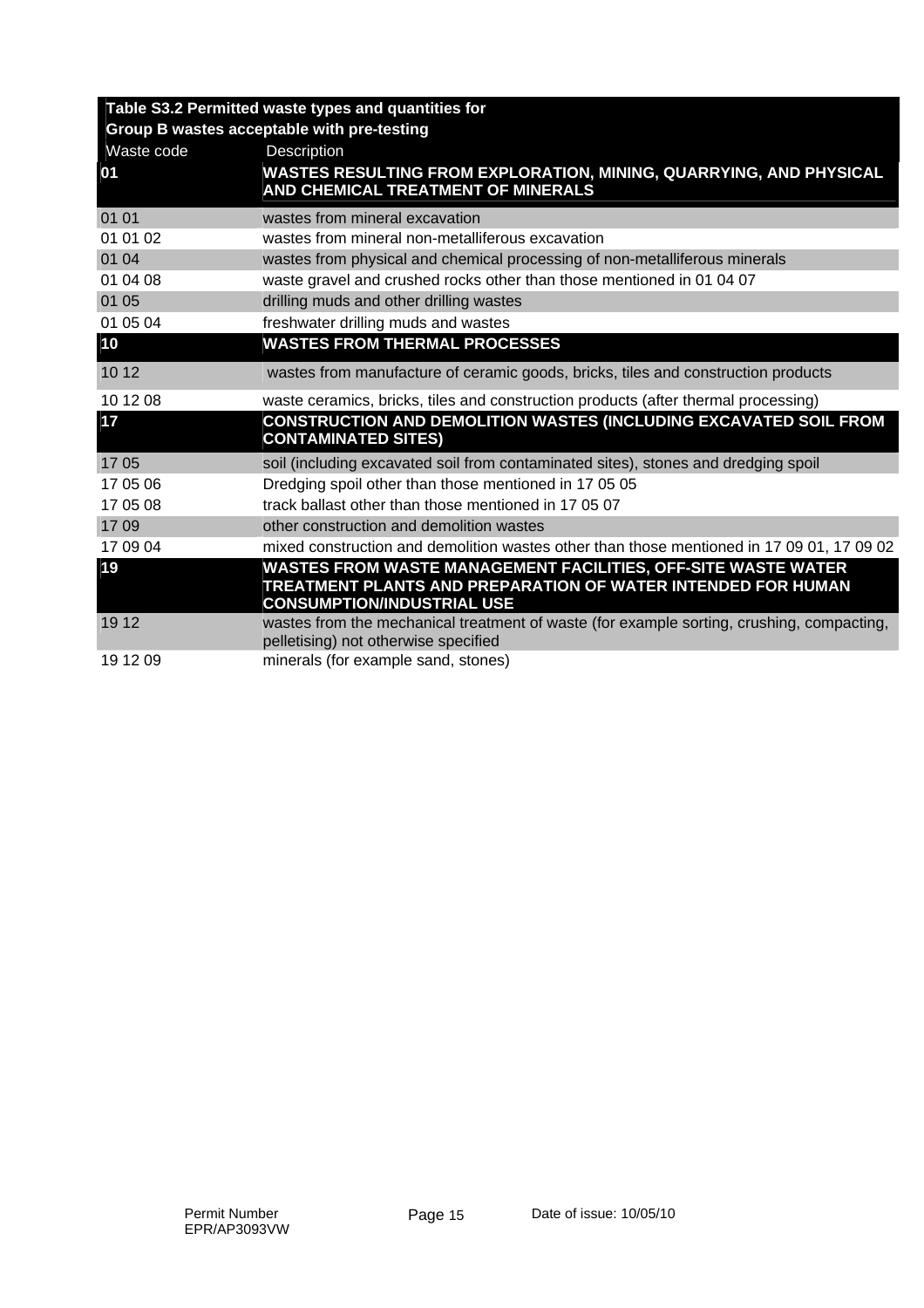# **Schedule 4 – Emissions and monitoring**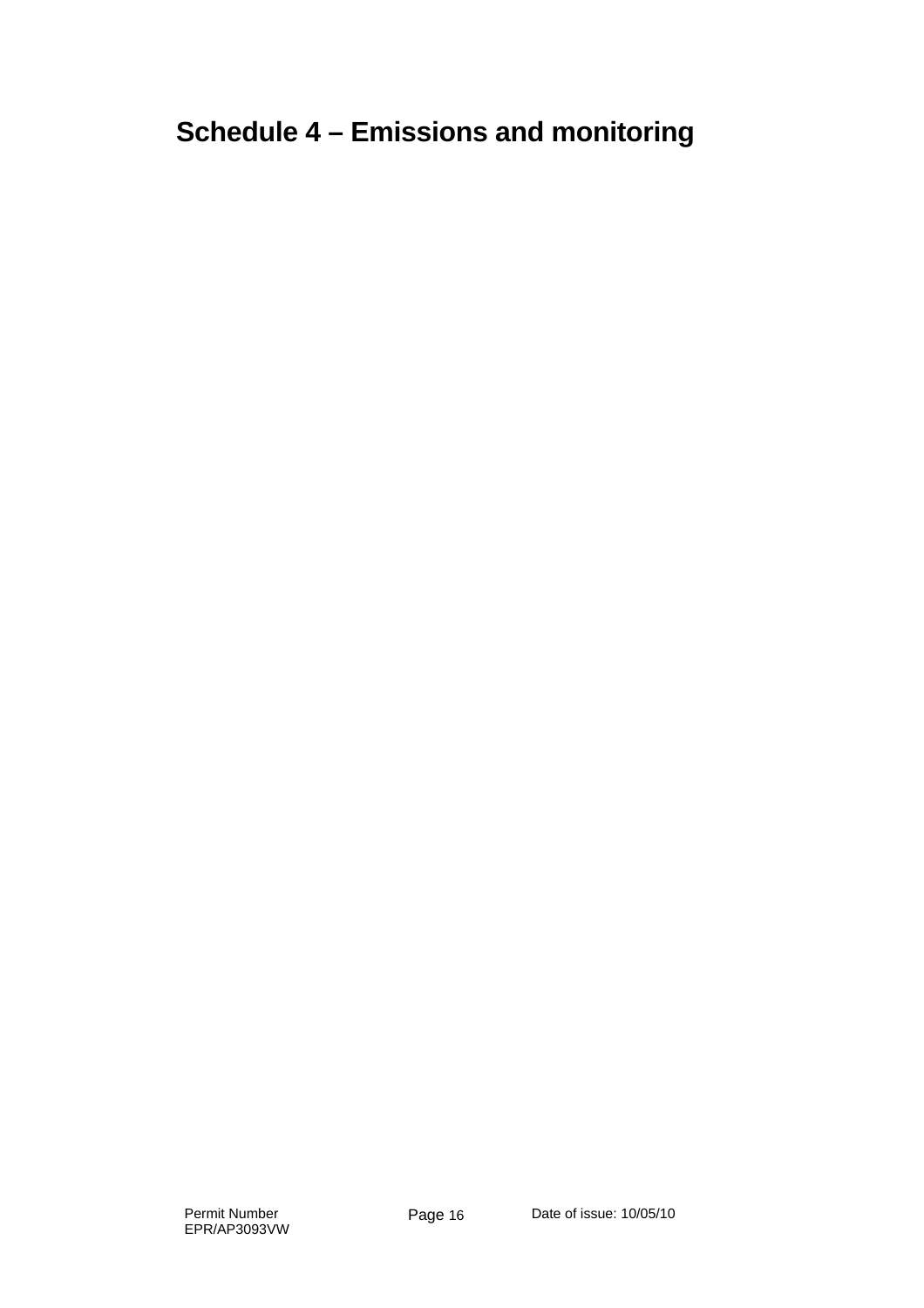| Table S4.1 Groundwater - other monitoring requirements                                                  |                                                                                                                                                                                        |                                                                                    |                     |                                                                                                                         |                                                                                                                                                       |  |  |
|---------------------------------------------------------------------------------------------------------|----------------------------------------------------------------------------------------------------------------------------------------------------------------------------------------|------------------------------------------------------------------------------------|---------------------|-------------------------------------------------------------------------------------------------------------------------|-------------------------------------------------------------------------------------------------------------------------------------------------------|--|--|
| Emission point ref.<br>& location                                                                       | Parameter                                                                                                                                                                              | Source                                                                             | Reference<br>Period | Monitoring<br>frequency                                                                                                 | Monitoring<br>standard or<br>method                                                                                                                   |  |  |
| BH1, BH2, BH3,<br>BH4, BH12, BH16<br>BH10 and BH15 in<br>line Pre-<br>Operational<br>condition PC3      | Groundwater level.<br>temperature, pH,<br>electrical<br>conductivity,<br>dissolved oxygen,<br>ammoniacal<br>nitrogen, chloride                                                         | <b>Borehole</b>                                                                    | Spot<br>sample      | Monthly                                                                                                                 | In accordance<br>with Agency<br>document<br>LFTGN02<br>'Guidance on<br>Monitoring of<br>Landfill<br>Leachate,<br>Groundwater<br>and Surface<br>Water' |  |  |
| BH1, BH2, BH3,<br>BH4, BH12, BH16<br>BH10 and BH15 in<br>line with Pre-<br>Operational<br>condition PC3 | As monthly plus;<br>COD, TON, TOC,<br>Total Alkalinity,<br>chromium, copper,<br>iron, manganese,<br>magnesium, TPH,<br>sulphate, nickel,<br>lead, zinc, calcium,<br>potassium, sodium. | <b>Borehole</b>                                                                    | Spot<br>sample      | Quarterly                                                                                                               | In accordance<br>with Agency<br>document<br>LFTGN02<br>'Guidance on<br>Monitoring of<br>Landfill<br>Leachate,<br>Groundwater<br>and Surface<br>Water' |  |  |
| BH1, BH2, BH3,<br>BH4, BH12, BH16<br>BH10 and BH15 in<br>line with Pre-<br>Operational<br>condition PC3 | List I substances<br>screen                                                                                                                                                            | Borehole                                                                           | Spot<br>sample      | Quarterly<br>for first 12<br>months.<br>Annually<br>thereafter.                                                         | In accordance<br>with Agency<br>document<br>LFTGN02<br>'Guidance on<br>Monitoring of<br>Landfill<br>Leachate,<br>Groundwater<br>and Surface<br>Water' |  |  |
| Groundwater<br>under drainage<br>discharge<br>point*.                                                   | Temperature, pH,<br>electrical<br>conductivity,<br>ammoniacal<br>nitrogen, TON, TOC,<br>chloride, sulphate                                                                             | Groundwa<br>ter under<br>drainage                                                  | Spot<br>sample      | Monthly for<br>first 12<br>months.<br>Thereafter<br>in line with<br>Improveme<br>nt<br>Programm<br>e condition<br>IC2   | As above                                                                                                                                              |  |  |
| Groundwater<br>under drainage<br>discharge<br>point*.                                                   | <b>Nickel</b>                                                                                                                                                                          | Groundwa<br>ter under<br>drainage                                                  | Spot<br>sample      | Quarterly<br>for first 12<br>months<br>Thereafter<br>in line with<br>Improveme<br>nt<br>Programm<br>e condition<br>IC2. | As above                                                                                                                                              |  |  |
| <u>Permit Number</u><br>3093VW<br>under drainage<br>discharge<br>point*.                                | List<br>screen                                                                                                                                                                         | substances 17 <sub>Groundwa</sub> Date of issue: 10/05/10<br>ter under<br>drainage | sample              | for first 12<br>months.<br>Annually<br>thereafter.                                                                      | As above                                                                                                                                              |  |  |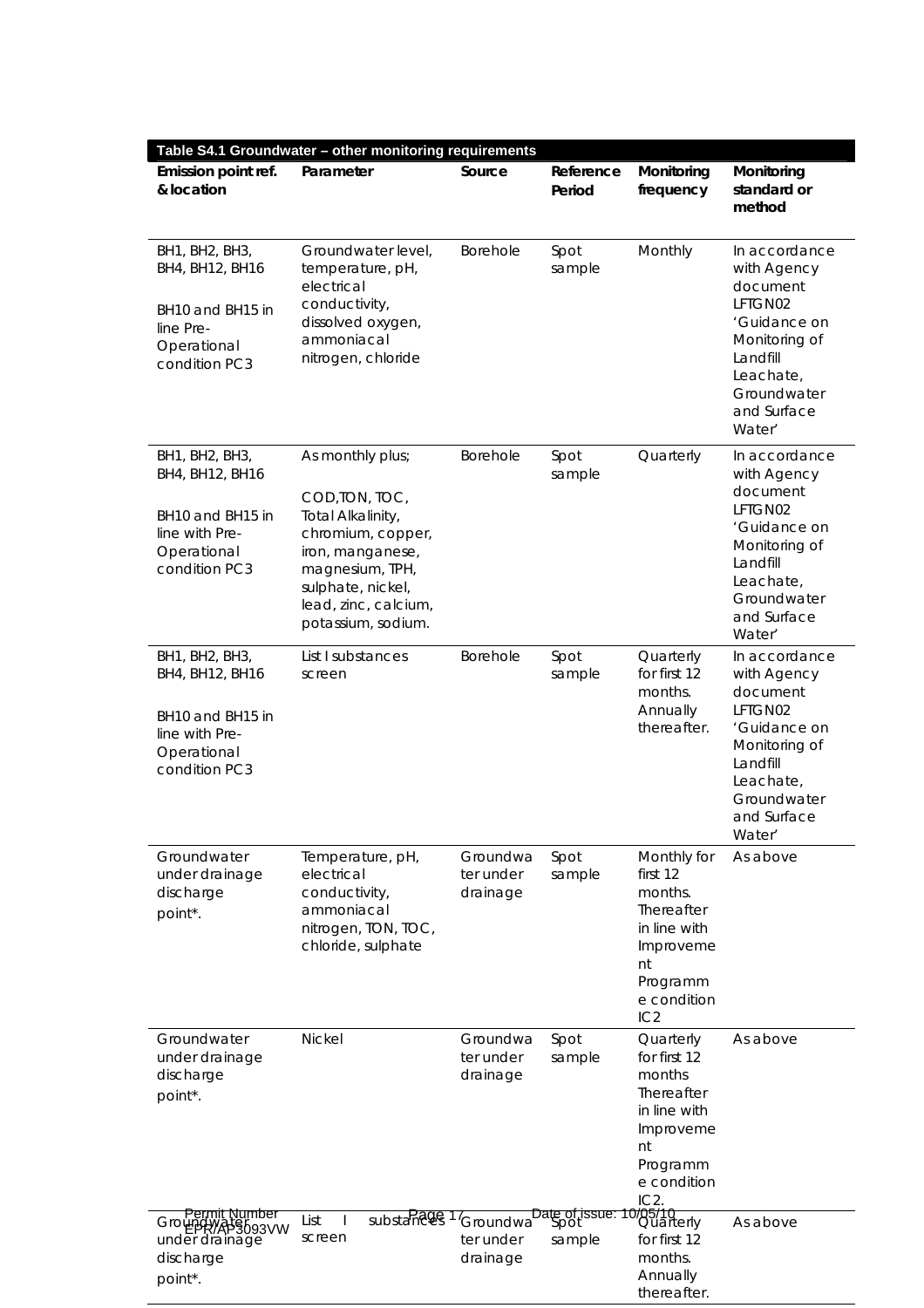**\*** Exact location to be proposed at CQA stage as per Response to Schedule 5 Notice (Golder June 2009) and 2<sup>nd</sup> Schedule 5 Notice issued 30/07/09.

| Table S4.2 Trigger levels for emissions to Groundwater          |                                       |              |                                            |                     |                                 |                                                                              |  |
|-----------------------------------------------------------------|---------------------------------------|--------------|--------------------------------------------|---------------------|---------------------------------|------------------------------------------------------------------------------|--|
| <b>Emission point</b><br>ref. & location                        | Paramete<br>r                         | Source       | <b>Trigger</b><br>Level (incl.<br>unit)    | Reference<br>Period | Monitorin<br>g<br>frequenc<br>у | Monitoring<br>standard<br>or method                                          |  |
| Groundwater<br>monitoring<br>point BH1, BH2,<br>BH <sub>3</sub> | Chloride<br>Sulphate<br><b>Nickel</b> | Borehol<br>е | 103<br>mq/l<br>141<br>mg/l<br>$0.008$ mg/l | Spot<br>sample      | Monthly                         | For first 12<br>months<br>and then<br>in<br>agreemen<br>t with the<br>Agency |  |

| Table S4.3 Trigger levels for surface water |                                       |              |                                            |                     |                                        |                                                                              |  |
|---------------------------------------------|---------------------------------------|--------------|--------------------------------------------|---------------------|----------------------------------------|------------------------------------------------------------------------------|--|
| <b>Emission point</b><br>ref. & location    | Paramete<br>r                         | Source       | Trigger<br>Level (incl.<br>unit)           | Reference<br>Period | <b>Monitorin</b><br>g<br>frequenc<br>у | Monitoring<br>standard<br>or method                                          |  |
| HBSW02                                      | Chloride<br>Sulphate<br><b>Nickel</b> | Borehol<br>е | 125<br>mq/l<br>194<br>mq/l<br>$0.012$ mg/l | Spot<br>sample      | Monthly                                | For first 12<br>months<br>and then<br>in<br>agreemen<br>t with the<br>Agency |  |

| Table S4.4 Surface water – other monitoring requirements                        |           |                            |                               |
|---------------------------------------------------------------------------------|-----------|----------------------------|-------------------------------|
| Emission point reference<br>or source or description<br>of point of measurement | Parameter | Monitorin<br>a<br>frequenc | Monitoring standard or method |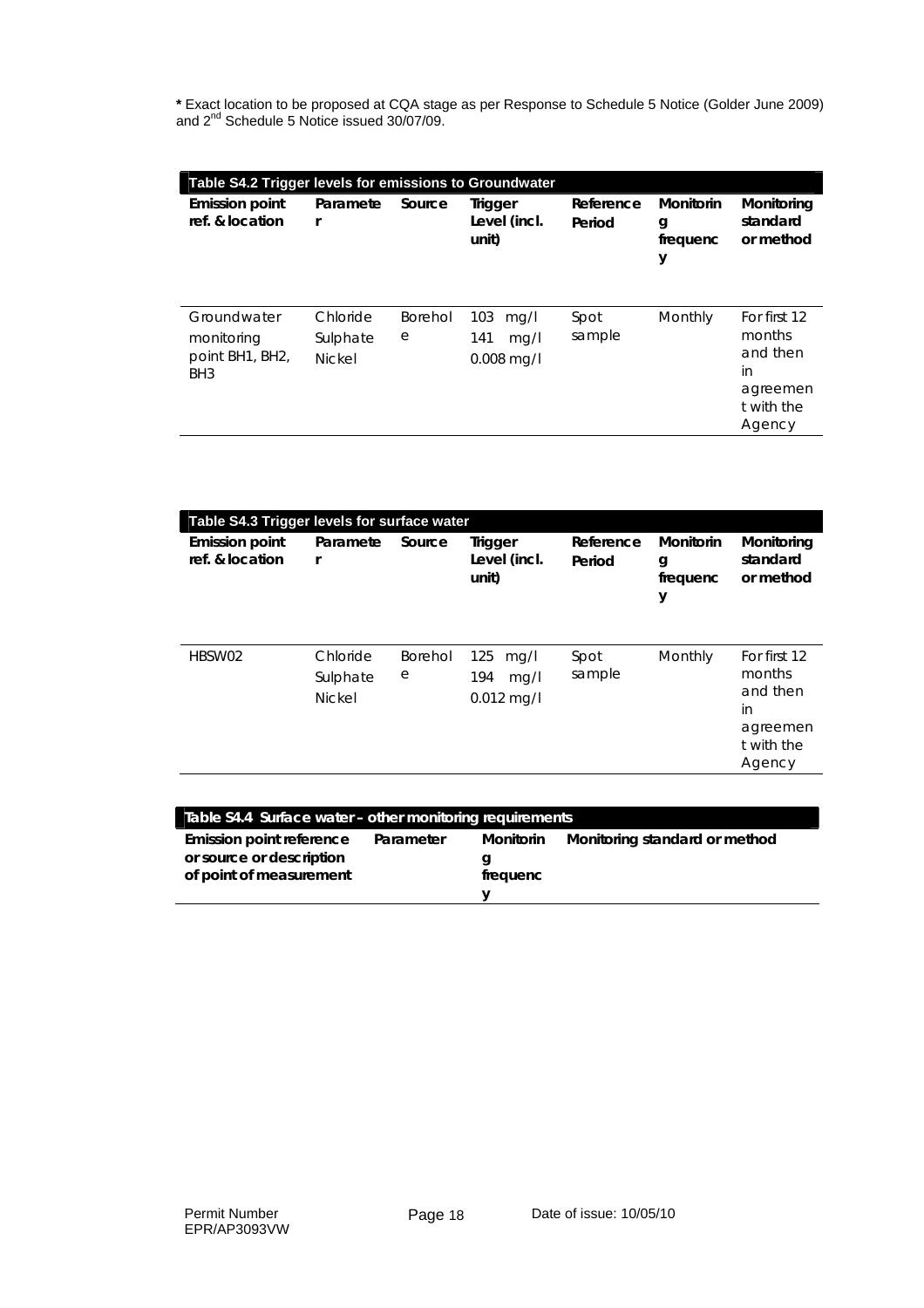| HBSW01, HBSW02,<br>CBSW01, CBSW02,<br>KLSW01. | Temperature,<br>pH, electrical<br>Conductivity,<br>ammoniacal<br>nitrogen,<br>chloride.<br>sulphate,<br>COD                                      | Monthly   | In accordance with Agency<br>document LFTGN02 'Guidance on<br>Monitoring of Landfill Leachate,<br>Groundwater and Surface Water' |
|-----------------------------------------------|--------------------------------------------------------------------------------------------------------------------------------------------------|-----------|----------------------------------------------------------------------------------------------------------------------------------|
| HBSW01, HBSW02,<br>CBSW01, CBSW02,<br>KLSW01. | As monthly<br>plus:<br>DO, TON,<br>TOC, Total<br>Alkalinity,<br>Metals suite<br>and total<br>dissolved<br>solids,<br>suspended<br>solids, nickel | Quarterly | In accordance with Agency<br>document LFTGN02 'Guidance on<br>Monitoring of Landfill Leachate,<br>Groundwater and Surface Water' |

| Table S4.5 Landfill gas monitoring requirements                                                                                                                              |                                                                                                 |                                                                          |                                                                              |                                                                                             |                                                                                                     |
|------------------------------------------------------------------------------------------------------------------------------------------------------------------------------|-------------------------------------------------------------------------------------------------|--------------------------------------------------------------------------|------------------------------------------------------------------------------|---------------------------------------------------------------------------------------------|-----------------------------------------------------------------------------------------------------|
| Location or description<br>of point of<br>measurement                                                                                                                        | Parameter & Trigger<br>Level                                                                    |                                                                          | <b>Monitorin</b><br>g<br>frequenc<br>У                                       | Monitorin<br>g<br>standard<br><b>or</b><br>method                                           | Other specifications                                                                                |
| As proposed in<br>application document<br>'Section D Landfill Gas<br>Risk Assessment and<br>Management Plan',<br>section 4.0 Landfill Gas<br>Monitoring and<br>Appendix GRA1 | Methane,<br>Carbon<br>Dioxide,<br>Oxygen,<br>Atmospher<br>ic Pressure,<br>Metrologic<br>al Data | $1\%$ v/v<br>1.5%<br>V/V<br>No.<br>limit<br>No.<br>limit<br>No.<br>limit | Monthly<br>for first six<br>months<br>Οf<br>operatio<br>n, then<br>quarterly | Sampling<br>protocol<br>detailed<br>in<br>Appendix<br>GRA1 of<br>applicatio<br>n<br>documen | In accordance with<br>Agency document<br>'LTGN03 Guidance<br>on the management<br>of landfill gas'. |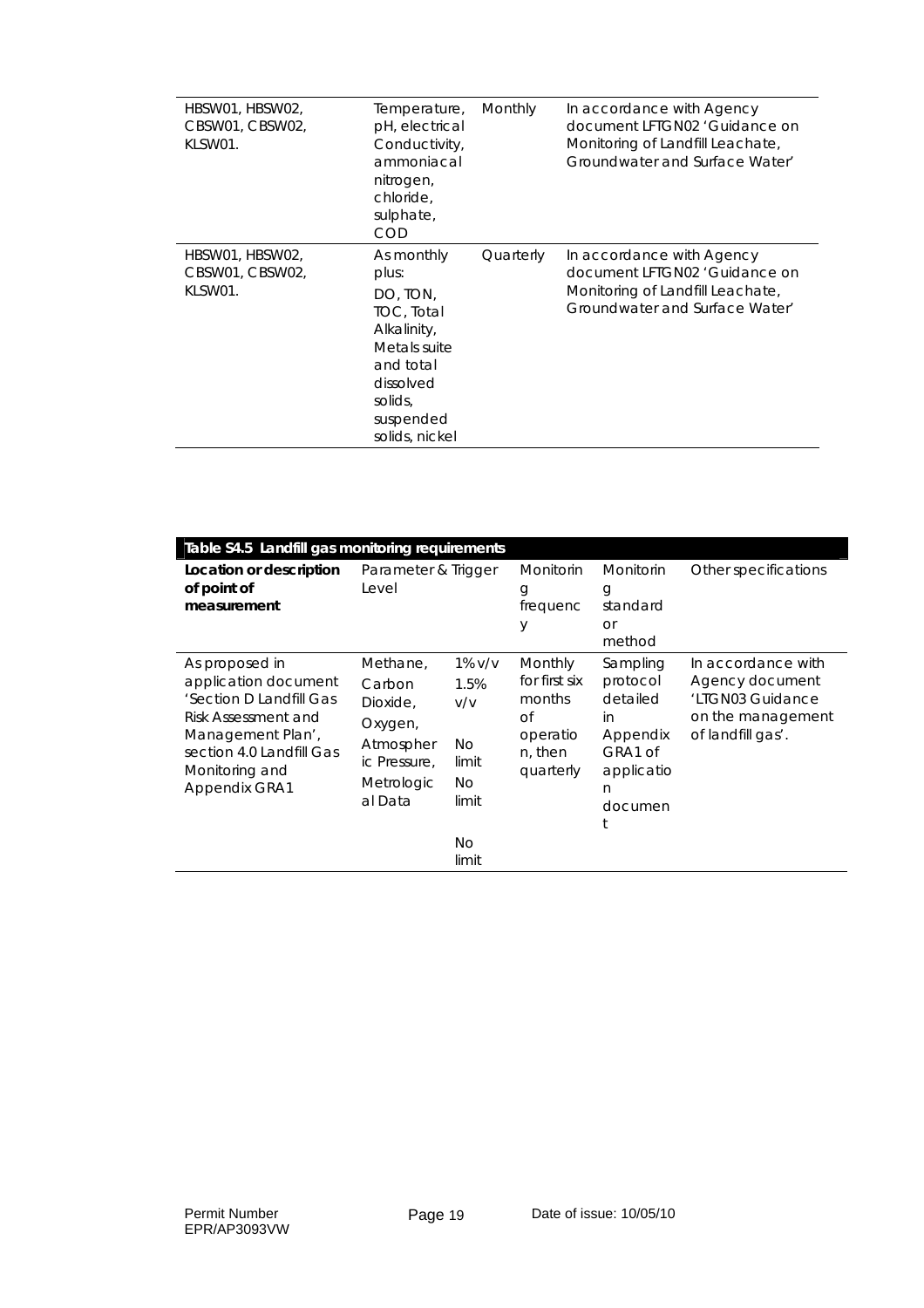# **Schedule 5 - Reporting**

Parameters, for which reports shall be made, in accordance with conditions of this permit, are listed below.

| Table S5.1 Reporting of monitoring data                                                                               |                                                                                                                                                                              |                     |                                 |
|-----------------------------------------------------------------------------------------------------------------------|------------------------------------------------------------------------------------------------------------------------------------------------------------------------------|---------------------|---------------------------------|
| Parameter                                                                                                             | <b>Emission or monitoring</b><br>point/reference                                                                                                                             | Reporting<br>period | Period begins                   |
| Emissions to groundwater<br>Parameters as required by<br>condition 3.5.1                                              | BH1, BH2, BH3, BH4,<br>BH10, BH12, BH15, BH16                                                                                                                                | Every 3 months      | from date of<br>issue of permit |
| List I substances - emissions to<br>groundwater<br>Parameters and limits as<br>required by condition 3.5.1 and<br>PC4 | BH1, BH2, BH3, BH4,<br>BH10, BH12, BH15 and<br><b>BH16</b>                                                                                                                   | Annually            | from date of<br>issue of permit |
| Surface water monitoring<br>Parameters as required by<br>condition 3.5.1                                              | CBS W01, CBS W02, HBS<br>W01, HBS W02, KLS W01                                                                                                                               | Every 3 months      | from date of<br>issue of permit |
| Landfill Gas monitoring<br>Parameters as required by<br>condition 3.5.1                                               | As proposed in<br>application document<br>'Section D Landfill Gas<br>Risk Assessment and<br>Management Plan',<br>section 4.0 Landfill Gas<br>Monitoring and<br>Appendix GRA1 | Every 6 months      | from date of<br>issue of permit |

| Table S5.2 Reporting forms |                                                                       |                                         |
|----------------------------|-----------------------------------------------------------------------|-----------------------------------------|
| Media/parameter            | <b>Reporting format</b>                                               | Date of form                            |
| Groundwater                | Form Groundwater1 or other form as agreed in<br>writing by the Agency | date of<br>from<br>issue of permit      |
| Surface Water              | Form Water1 or other form as agreed in writing by<br>the Agency       | date of<br>from<br>issue of permit      |
| Landfill gas               | Form LFG1 or other form as agreed in writing by the<br>Agency         | date<br>് റf<br>from<br>issue of permit |
| Waste return               | Waste Return Form or other form as agreed in writing<br>by the Agency | date<br>from<br>⊟ of<br>issue of permit |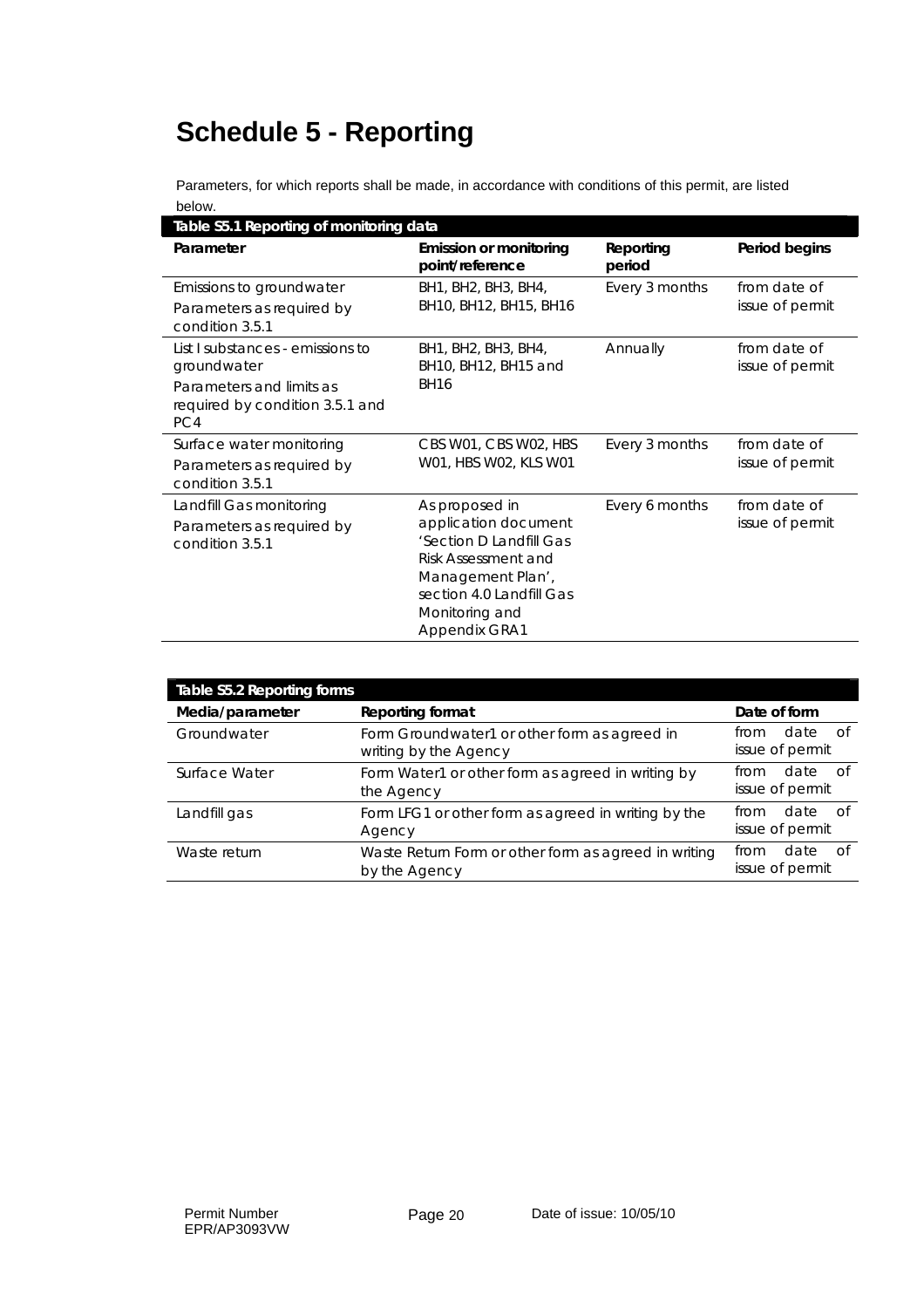## **Schedule 6 - Notification**

These pages outline the information that the operator must provide.

Units of measurement used in information supplied under Part A and B requirements shall be appropriate to the circumstances of the emission. Where appropriate, a comparison should be made of actual emissions and authorised emission limits.

If any information is considered commercially confidential, it should be separated from non-confidential information, supplied on a separate sheet and accompanied by an application for commercial confidentiality under the provisions of the EP Regulations.

#### Part A

| Permit Number                  |  |
|--------------------------------|--|
| Name of operator               |  |
| Location of Facility           |  |
| Time and date of the detection |  |

**(a) Notification requirements for any malfunction, breakdown or failure of equipment or techniques, accident, or fugitive emission which has caused, is causing or may cause significant pollution To be notified within 24 hours of detection** 

| To be notified within 24 nours of detection |  |  |
|---------------------------------------------|--|--|
| Date and time of the event                  |  |  |
| Reference or description of the             |  |  |
| location of the event                       |  |  |
| Description of where any release            |  |  |
| into the environment took place             |  |  |
| Substances(s) potentially                   |  |  |
| released                                    |  |  |
| Best estimate of the quantity or            |  |  |
| rate of release of substances               |  |  |
| Measures taken, or intended to              |  |  |
| be taken, to stop any emission              |  |  |
| Description of the failure or               |  |  |
| accident.                                   |  |  |

| (b) Notification requirements for the breach of a limit                      |  |  |
|------------------------------------------------------------------------------|--|--|
| To be notified within 24 hours of detection unless otherwise specified below |  |  |
| Emission point reference/ source                                             |  |  |
| Parameter(s)                                                                 |  |  |
| Limit                                                                        |  |  |
| Measured value and uncertainty                                               |  |  |
| Date and time of monitoring                                                  |  |  |
| Measures taken, or intended to                                               |  |  |
| be taken, to stop the emission                                               |  |  |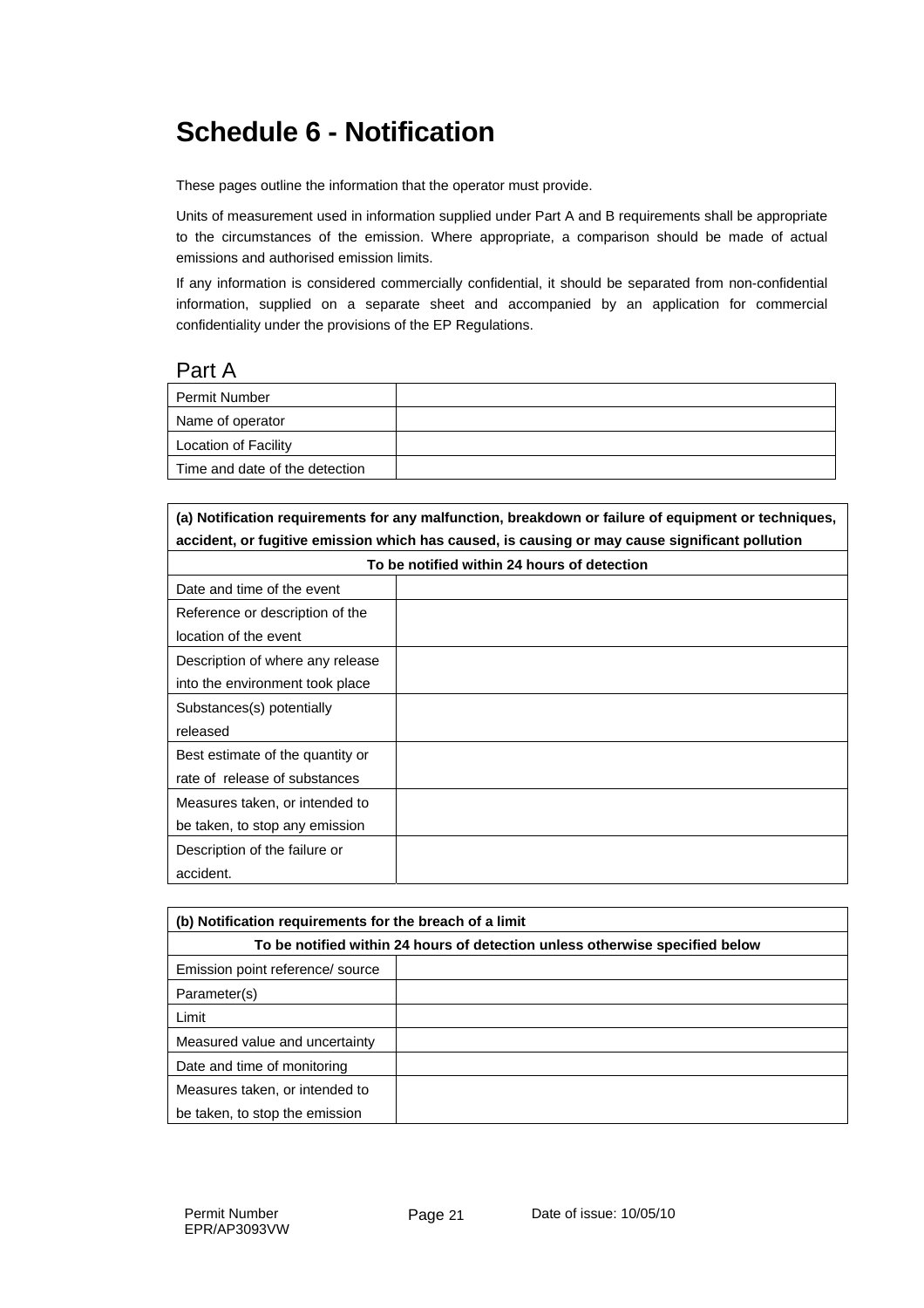| Time periods for notification following detection of a breach of a limit |                            |  |
|--------------------------------------------------------------------------|----------------------------|--|
| <b>Parameter</b>                                                         | <b>Notification period</b> |  |
|                                                                          |                            |  |
|                                                                          |                            |  |
|                                                                          |                            |  |

| (c) Notification requirements for the detection of any significant adverse environmental effect |  |  |
|-------------------------------------------------------------------------------------------------|--|--|
| To be notified within 24 hours of detection                                                     |  |  |
| Description of where the effect on                                                              |  |  |
| the environment was detected                                                                    |  |  |
| Substances(s) detected                                                                          |  |  |
| Concentrations of substances                                                                    |  |  |
| detected                                                                                        |  |  |
| Date of monitoring/sampling                                                                     |  |  |

### Part B - to be submitted as soon as practicable

| Any more accurate information on the matters for     |  |
|------------------------------------------------------|--|
| notification under Part A.                           |  |
| Measures taken, or intended to be taken, to          |  |
| prevent a recurrence of the incident                 |  |
| Measures taken, or intended to be taken, to rectify, |  |
| limit or prevent any pollution of the environment    |  |
| which has been or may be caused by the emission      |  |
| The dates of any unauthorised emissions from the     |  |
| facility in the preceding 24 months.                 |  |

| Name*       |  |
|-------------|--|
| Post        |  |
| Signature   |  |
| <b>Date</b> |  |

*\* authorised to sign on behalf of Jayflex (Aggregates) Limited*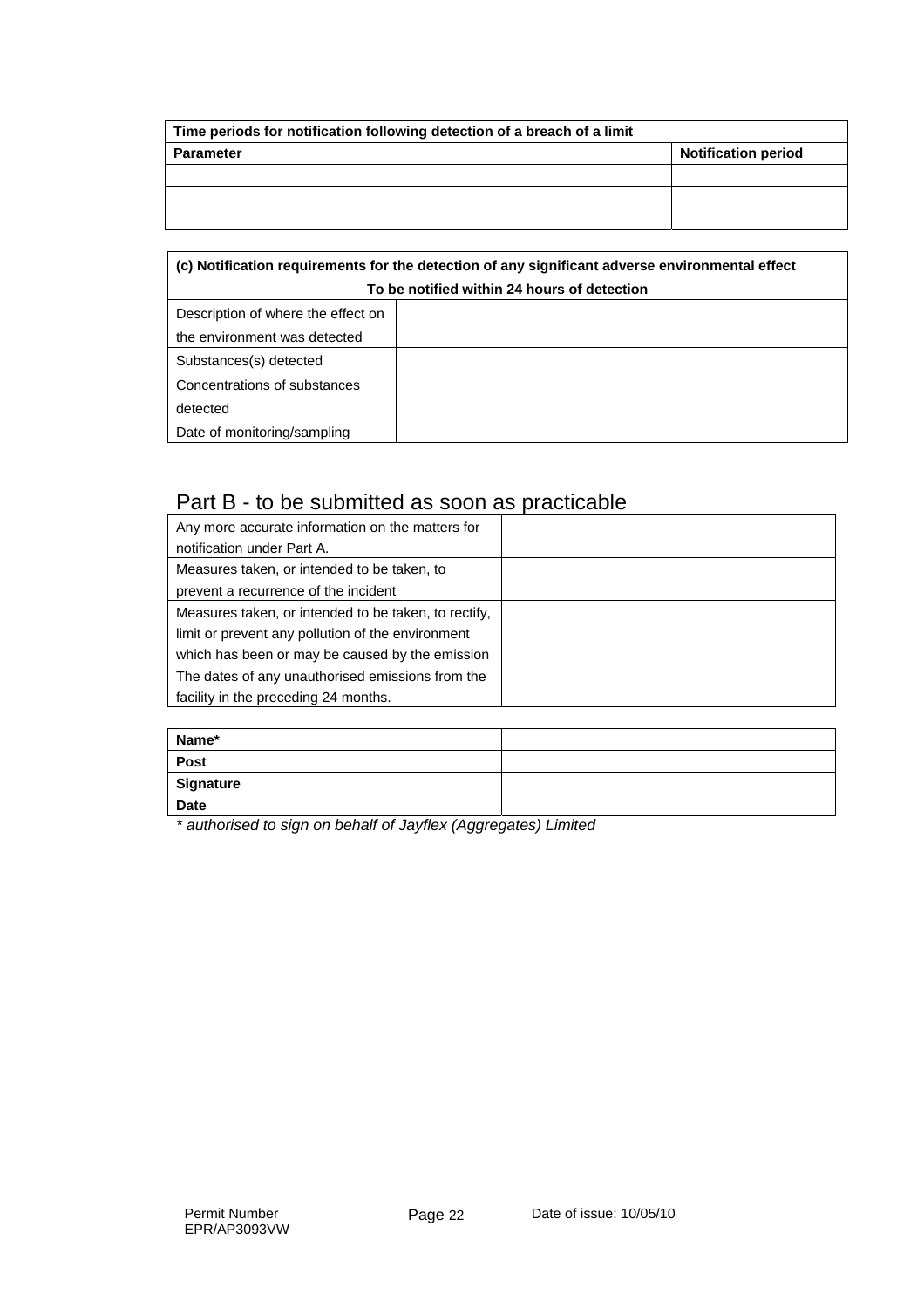## **Schedule 7 - Interpretation**

"*accident*" means an accident that may result in pollution.

"*annually*" means once every year.

"*application*" means the application for this permit, together with any additional information supplied by the operator as part of the application and any response to a notice served under Schedule 5 to the EP Regulations.

*"authorised officer"* means any person authorised by the Agency under section 108(1) of The Environment Act 1995 to exercise, in accordance with the terms of any such authorisation, any power specified in section 108(4) of that Act*.* 

*"Background concentration"* means such concentration of that substance as is present in:

- For emissions to surface water, the surface water quality up-gradient of the site; or
- For emissions to sewer, the surface water quality up-gradient of the sewage treatment works discharge.

*"Construction Proposals"*;

- for new cells or phases, means written information at a level of detail appropriate to the complexity and pollution risk, on stability assessment (where relevant) and the construction quality assurance (CQA) programme in relation to the new cell or phase.
- for landfill infrastructure, means the design, specifications of materials selected, stability assessment (where relevant) and the construction quality assurance (CQA) programme in relation to the landfill infrastructure.

"*CQA Validation Report*" means the final "as built" construction and engineering details of the new cell or of the Landfill Infrastructure. It must provide a comprehensive record of the construction and must include, where relevant:

- The results of all testing required by the CQA programme this must include the records of any failed tests with a written explanation, details of the remedial action taken, referenced to the appropriate secondary testing;
- Plans showing the location of all tests;
- "As-built" plans and sections of the works;
- Copies of the site engineer's daily records;
- Records of any problems or non-compliance and the solution applied;
- Any other site specific information considered relevant to proving the integrity of the new cell or phase or Landfill Infrastructure;
- Validation by a qualified person that all of the construction has been carried out in accordance with the construction proposals.

•

*"emissions to land*", includes emissions to groundwater.

*"EP Regulations"* means The Environmental Permitting (England and Wales) Regulations SI 2010 No.675 and words and expressions used in this permit which are also used in the Regulations have the same meanings as in those Regulations.

*"fugitive emission"* means an emission to air, water or land from the activities which is not controlled by an emission or background concentration limit.

*"groundwater"* means all water, which is below the surface of the ground in the saturation zone and in direct contact with the ground or subsoil.

*"Groundwater Regulations"* means the Groundwater Regulations SI 1998 No. 2746, and words and expressions used in this permit which are also used in the Regulations shall have the same meanings as in those Regulations.

"*Landfill Infrastructure*" means any specified element of the:

- surface water drainage systems;
- groundwater monitoring boreholes;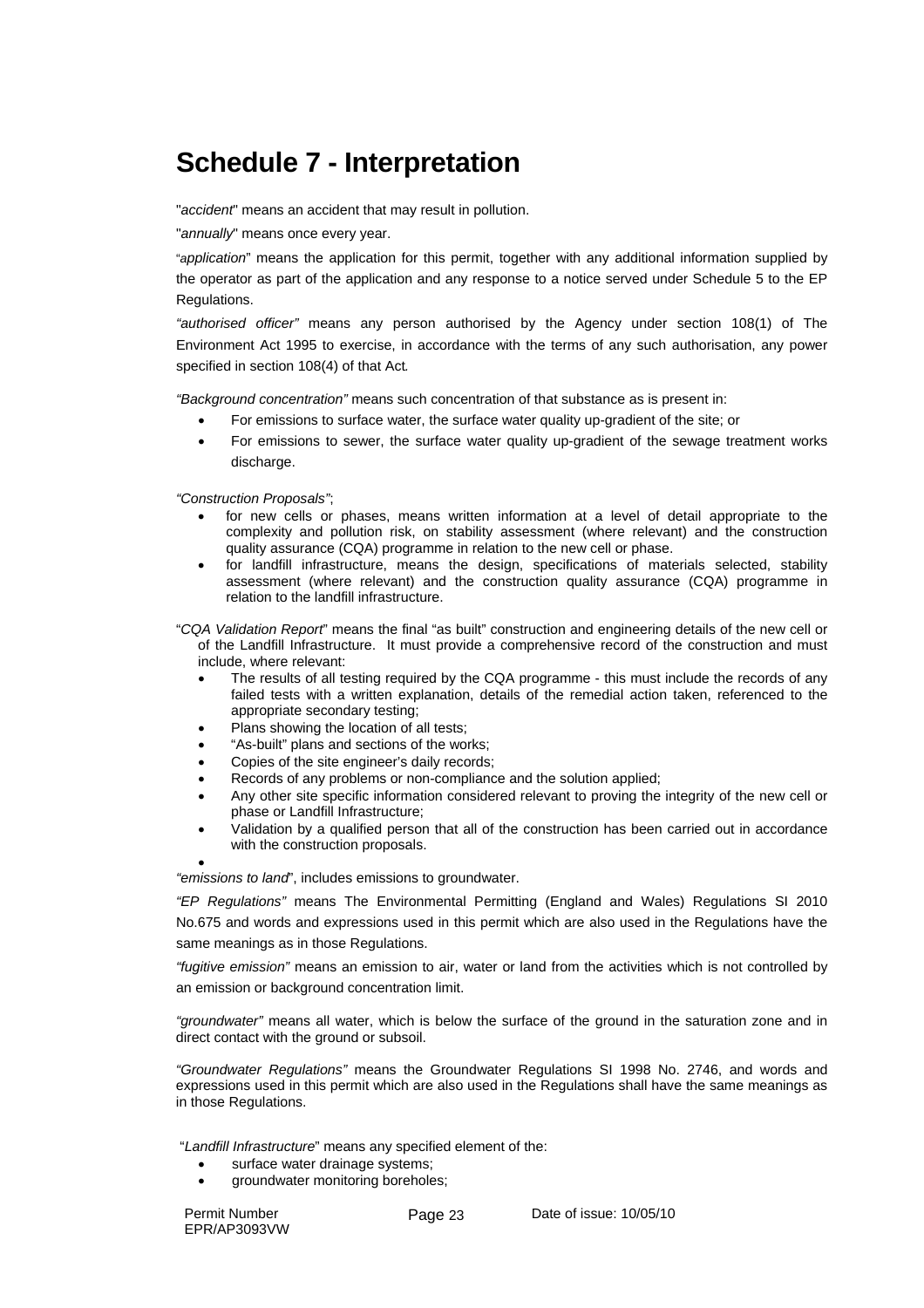landfill gas monitoring boreholes;

within the Site.

"*Liquids*" means any liquid other than leachate within the landfill.

*"List 1 substances screen"* means the List 1 parameters as defined in the "Groundwater Regulations"

*"MCERTS"* means the Environment Agency's Monitoring Certification Scheme*.* 

*"Metrological Data" means any determinant stated by section 2 of annex III of the Council Directive 1999/31/EC* 

"*New Cell*" means any new cell, part of a cell or other similar new area of the Site where waste deposit is to commence after issue of this permit and can comprise:

- groundwater under-drainage system;
- sub-grade;
- artificially established geological barriers;
- cell or area surface water drainage system;
- side wall subgrade and containment systems;

for the new cell.

"*New phase*" means any new phase, part of a phase or other similar new area of the Site where waste deposit is to commence after issue of this permit and can comprise:

- groundwater under-drainage system;
- sub-grade;
- artificially established geological barriers;
- cell or area surface water drainage system;
- side wall subgrade and containment systems;

for the new phase.

"*No impact*" means that the change made to the construction process will not alter the agreed design criteria, specification or performance in a way that has a negative effect.

"pollution" means emissions as a result of human activity which may –

(a) be harmful to human health or the quality of the environment;

- (b) cause offence to a human sense;
- (c) result in damage to material property; or
- (d) impair or interfere with amenities and other legimitiate uses of the environment.

*"quarter*" means a calendar year quarter commencing on 1 January, 1 April, 1 July or 1 October. Waste code means the six digit code referable to a type of waste in accordance with the List of Wastes (England)Regulations 2005, or List of Wastes (Wales) Regulations 2005, as appropriate, and in relation to hazardous waste, includes the asterisk.

 *"year"* means calendar year ending 31 December.

Where a minimum limit is set for any emission parameter, for example pH, reference to exceeding the limit shall mean that the parameter shall not be less then the limit.

END OF PERMIT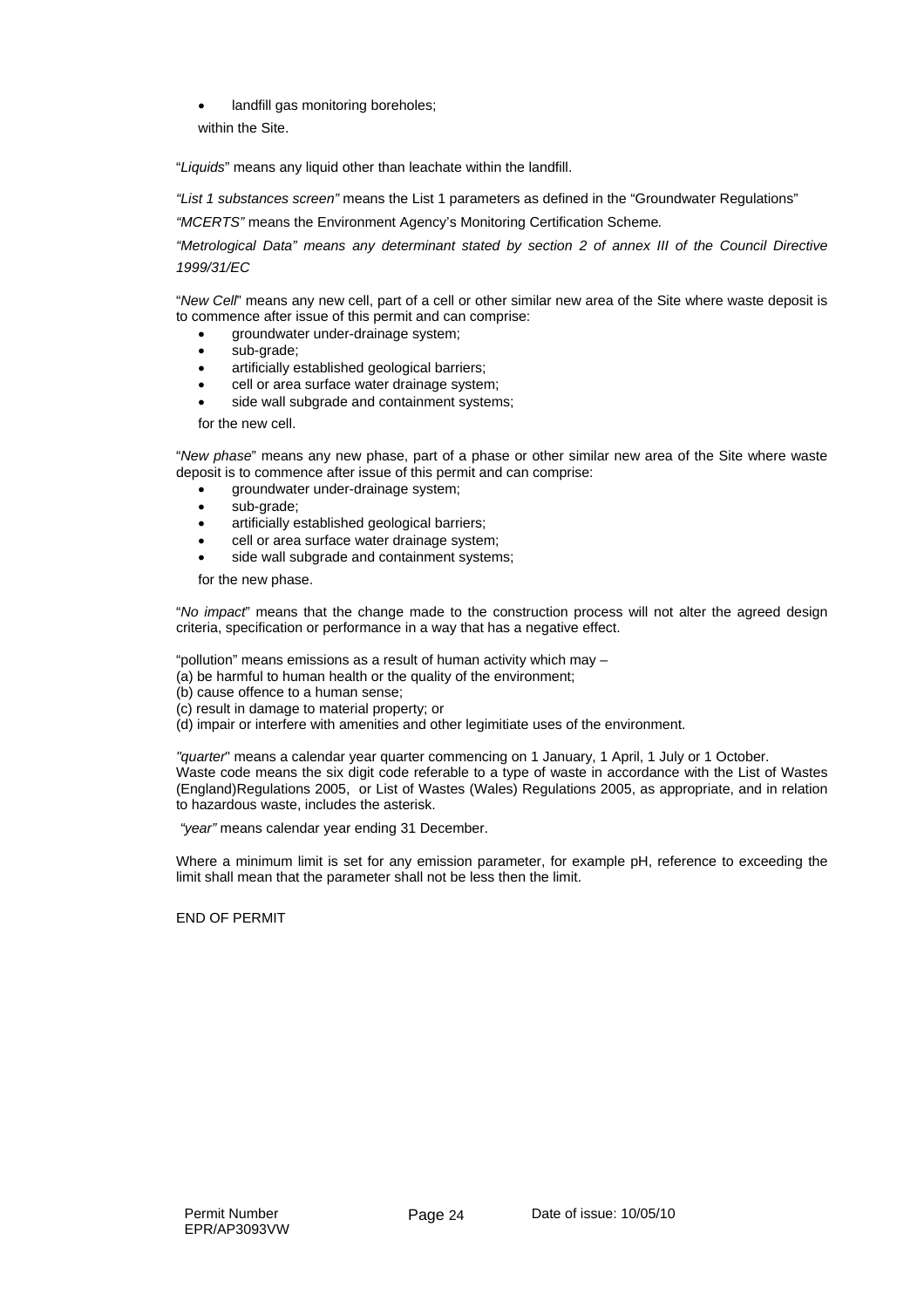Permit Number: EPR/AP3093VW Operator: Jayflex (Aggregates) Limited

Facility: Horton Brook Quarry

Form Number: Water1 / DD/MM/YY

#### **Reporting of emissions to water (other than to sewer) and land for the period from** DD/MM/YYYY **to** DD/MM/YYYY

|                                 |                                 | <b>Emission</b>    |                         |                       |                               |                                                |             |
|---------------------------------|---------------------------------|--------------------|-------------------------|-----------------------|-------------------------------|------------------------------------------------|-------------|
| <b>Emission</b><br><b>Point</b> | Substance /<br><b>Parameter</b> | <b>Limit Value</b> | <b>Reference Period</b> | Result <sup>[1]</sup> | Test<br>Method <sup>[2]</sup> | <b>Sample</b><br>Date and Times <sup>[3]</sup> | Uncertainty |
|                                 |                                 |                    |                         |                       |                               |                                                |             |
|                                 |                                 |                    |                         |                       |                               |                                                |             |
|                                 |                                 |                    |                         |                       |                               |                                                |             |
|                                 |                                 |                    |                         |                       |                               |                                                |             |
|                                 |                                 |                    |                         |                       |                               |                                                |             |
|                                 |                                 |                    |                         |                       |                               |                                                |             |

The result given is the maximum value (or the minimum value in the case of a limit that is expressed as a minimum) obtained during the reporting period, expressed in the same terms as the emission limit value. Where the emission limit value is expressed as a range, the result is given as the 'minimum – maximum' measured values.

Where an internationally recognised standard test method is used the reference number is given. Where another method that has been formally agreed with the Agency is used, then the appropriate identifier is given. In other cases the principal technique is stated, e.g. gas chromatography.

For non-continuous measurements the date and time of the sample that produced the result is given. For continuous measurements the percentage of the process operating time covered by the result is given.

The uncertainty associated with the quoted result at the 95% confidence interval, unless otherwise stated.

| (Authorised to sign as representative of Operator) |         |                         | Date |
|----------------------------------------------------|---------|-------------------------|------|
| Permit Number<br>EPR/AP3093VW                      | Page 25 | Date of issue: 10/05/10 |      |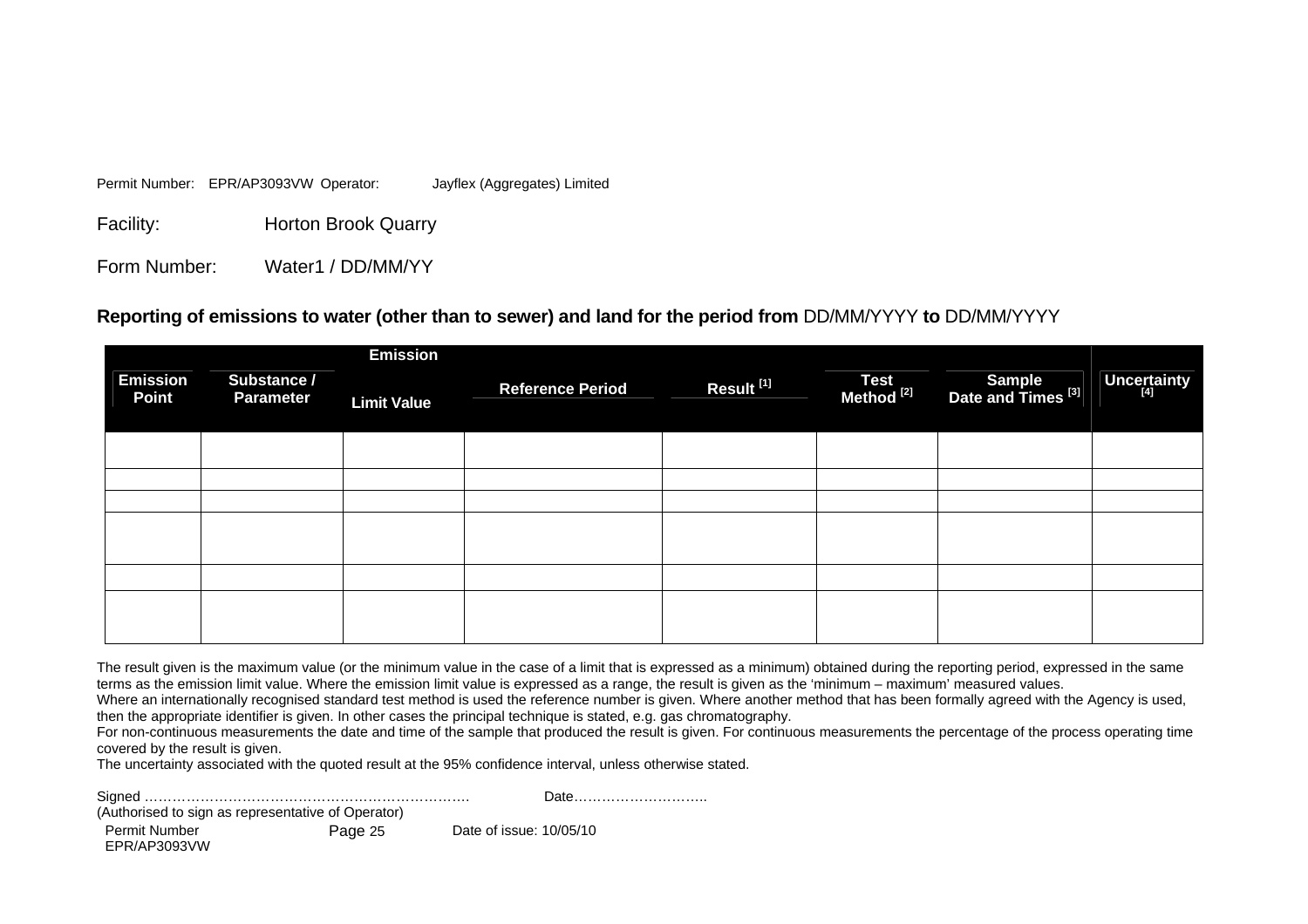Permit Number: EPR/AP3093VW Operator: Jayflex (Aggregates) Limited

Facility: Horton Brook Quarry

Form Number: Groundwater1 / DD/MM/YY

#### **Reporting of groundwater monitoring for the period from** DD/MM/YYYY **to** DD/MM/YYYY

| <b>Monitoring</b><br><b>Point</b> | Substance /<br><b>Parameter</b> | <b>Trigger level</b> | <b>Reference Period</b> | Result <sup>[1]</sup> | Test<br>Method <sup>[2]</sup> | Sample<br>Date and Times <sup>[3]</sup> | Uncertainty |
|-----------------------------------|---------------------------------|----------------------|-------------------------|-----------------------|-------------------------------|-----------------------------------------|-------------|
|                                   |                                 |                      |                         |                       |                               |                                         |             |
|                                   |                                 |                      |                         |                       |                               |                                         |             |
|                                   |                                 |                      |                         |                       |                               |                                         |             |
|                                   |                                 |                      |                         |                       |                               |                                         |             |
|                                   |                                 |                      |                         |                       |                               |                                         |             |
|                                   |                                 |                      |                         |                       |                               |                                         |             |
|                                   |                                 |                      |                         |                       |                               |                                         |             |

The result given is the maximum value (or the minimum value in the case of a limit that is expressed as a minimum) obtained during the reporting period, expressed in the same terms as the emission limit value. Where the emission limit value is expressed as a range, the result is given as the 'minimum – maximum' measured values.

Where an internationally recognised standard test method is used the reference number is given. Where another method that has been formally agreed with the Agency is used, then the appropriate identifier is given. In other cases the principal technique is stated, e.g. gas chromatography.

For non-continuous measurements the date and time of the sample that produced the result is given. For continuous measurements the percentage of the process operating time covered by the result is given.

The uncertainty associated with the quoted result at the 95% confidence interval, unless otherwise stated.

|                                                   |         | Date                    |  |  |  |  |
|---------------------------------------------------|---------|-------------------------|--|--|--|--|
| Authorised to sign as representative of Operator) |         |                         |  |  |  |  |
| Permit Number                                     | Page 26 | Date of issue: 10/05/10 |  |  |  |  |

EPR/AP3093VW